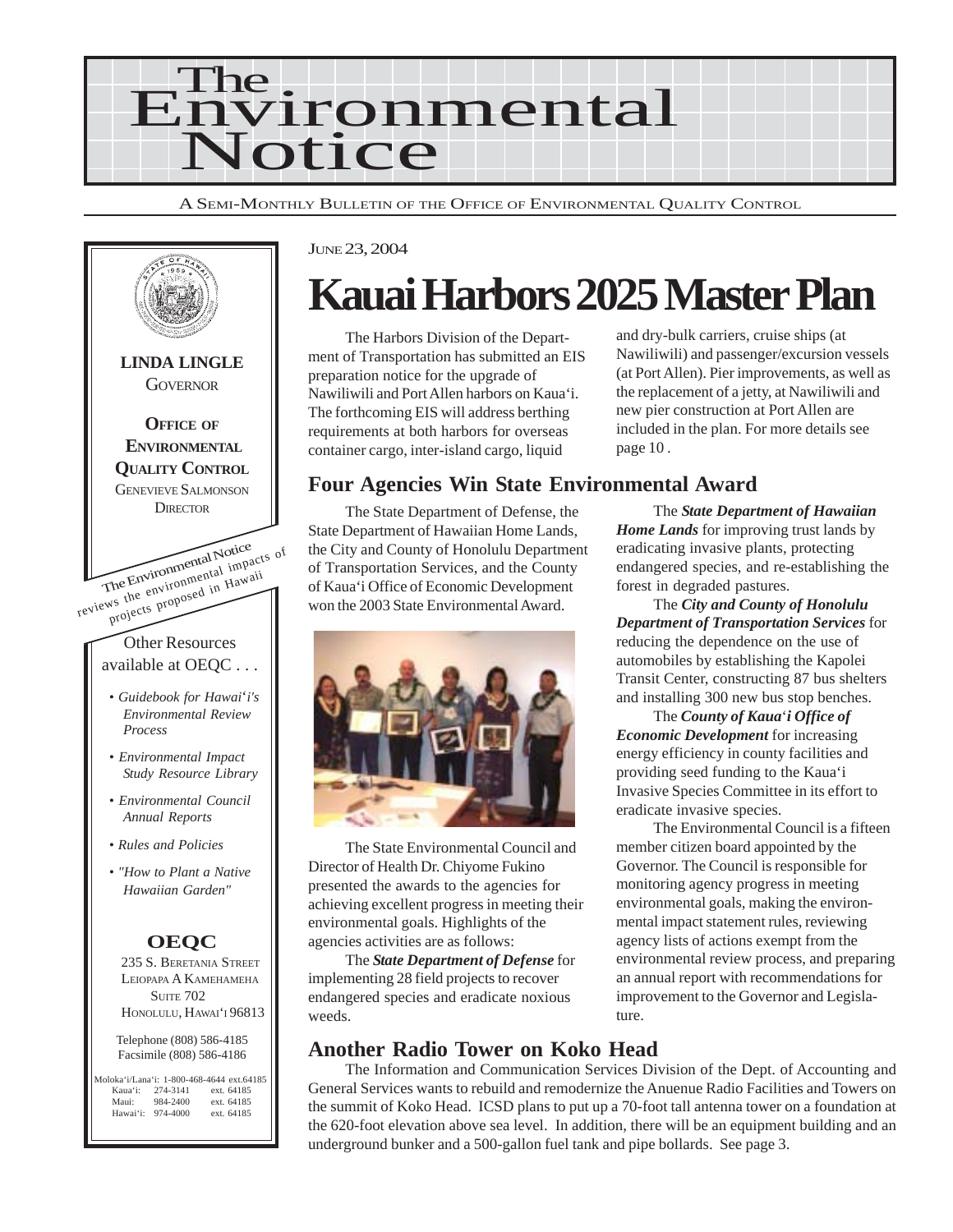# Table of Contents

#### JUNE 23, 2004

#### **O'ahu Notices**

#### **Draft Environmental Assessments**

| (1) Anuenue (formerly Rainbow) Radio Facilities and Towers, Koko |  |
|------------------------------------------------------------------|--|
|                                                                  |  |
|                                                                  |  |
| <b>Final Environmental Assessments/</b>                          |  |
| <b>Findings of No Significant Impacts (FONSI)</b>                |  |
| (3) Kalaeloa Redevelopment Area Transmission Mains 4             |  |
| <b>National Environmental Policy Act (NEPA)</b>                  |  |
|                                                                  |  |
|                                                                  |  |
| <b>Previously Published Projects Pending Public Comments</b>     |  |
|                                                                  |  |

#### **Maui Notices**

| <b>Final Environmental Assessments/</b>                      |  |
|--------------------------------------------------------------|--|
| <b>Findings of No Significant Impacts (FONSI)</b>            |  |
| (1) Ka'anapali Single Family Residential Subdivision  8      |  |
| <b>Environmental Impact Statement Preparation Notices</b>    |  |
|                                                              |  |
| <b>Previously Published Projects Pending Public Comments</b> |  |
|                                                              |  |
|                                                              |  |
|                                                              |  |

# **[Kaua'i Notices](#page-9-0)**

| <b>Environmental Impact Statement Preparation Notices</b>    |
|--------------------------------------------------------------|
| (1) Kaua'i Commercial Harbors 2025 Master Plan  10           |
| <b>National Environmental Policy Act (NEPA)</b>              |
|                                                              |
| <b>Previously Published Projects Pending Public Comments</b> |
|                                                              |

#### **Hawai'i Notices**

| <b>National Environmental Policy Act (NEPA)</b>       |  |
|-------------------------------------------------------|--|
|                                                       |  |
| Dreviewely Dublished Dreigete Dending Dublie Comments |  |

| <b>Previously Published Projects Pending Public Comments</b> |  |
|--------------------------------------------------------------|--|
|                                                              |  |

#### **[Shoreline Notices](#page-11-0)**

### **Land Use Commission Notices**

| Ma'ili Hale Estate …………………………………………………………………… 14 |  |
|--------------------------------------------------|--|
|--------------------------------------------------|--|

#### **[Coastal Zone News](#page-13-0)**

| (1) Modify Existing Road Crossing of Unnamed Drainage Channel, |  |
|----------------------------------------------------------------|--|
|                                                                |  |
|                                                                |  |

### **Pollution Control Permit Applications**

|--|

#### **[Federal Notices](#page-17-0)**

| Federal Aviation Administration Environmental Policies and      |  |
|-----------------------------------------------------------------|--|
| Procedures, Docket No. 29797; FAA Order 1050.1E  18             |  |
| Ala Wai Canal Project, Public Hearing on June 29, 2004  18      |  |
| Kaloko Honokohau National Historic Park Advisory Commission  19 |  |
|                                                                 |  |
| Annual Notice of Findings on Resubmitted Petitions for Foreign  |  |
| Species: Annual Description of Progress on Listing Actions;     |  |
|                                                                 |  |
|                                                                 |  |

*We provide access to our activities without regard to race, color, national origin (including language), age, sex, religion, or disability. Write or call OEQC or our departmental Affirmative Action Officer at Box 3378, Honolulu, HI 96801-3378 or at (808) 586- 4616 (voice/tty) within 180 days of a problem. OEQC intends to make the information in this bulletin accessible to everyone. Individuals that require this material in a different format (such as large type or braille), should contact our office for assistance.*

**The Environmental Notice Office of Environmental Quality Control Page 2**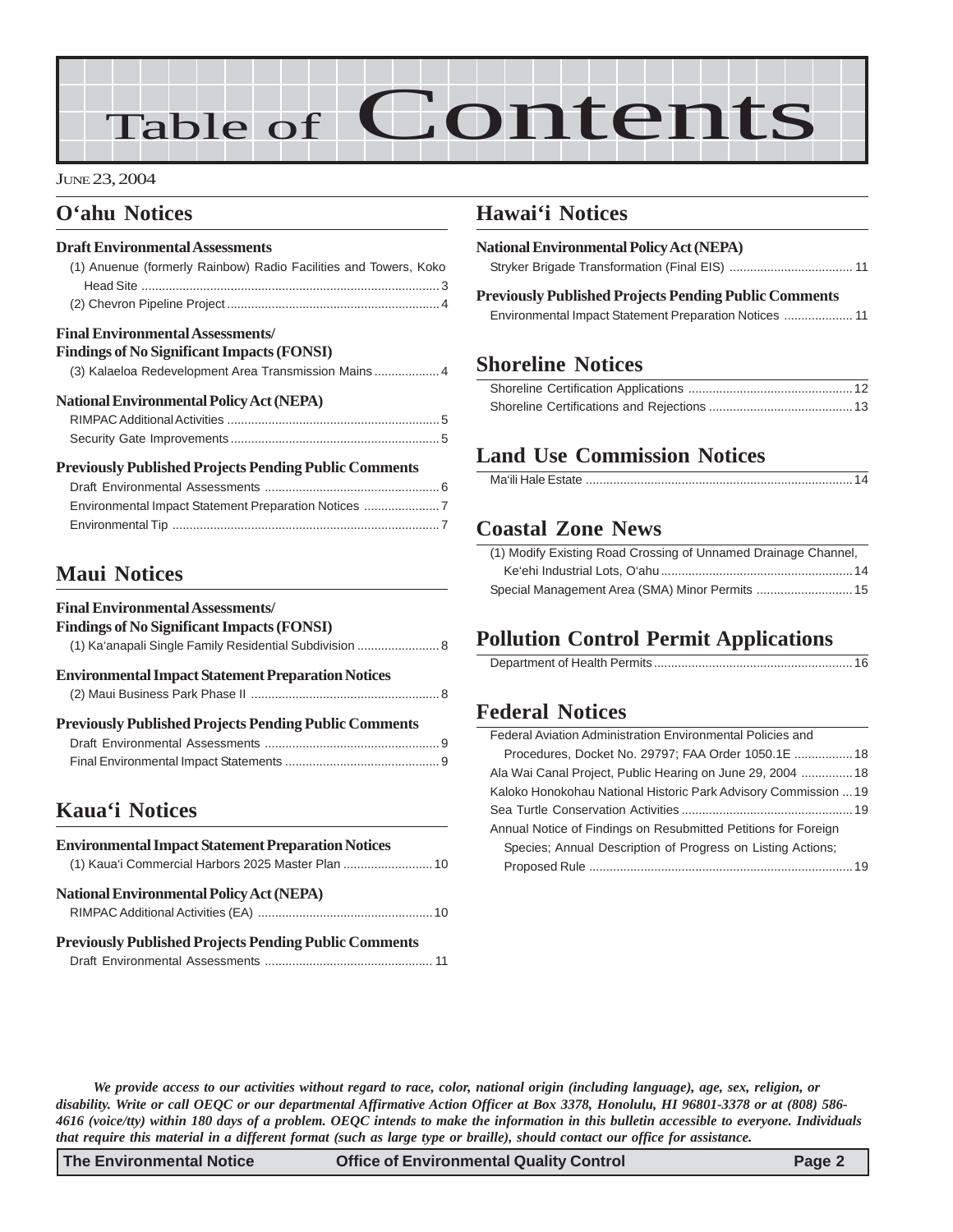JUNE 23, 2004

# <span id="page-2-0"></span>**Draft Environmental Assessments**

### **(1) Anuenue (formerly Rainbow) Radio Facilities and Towers, Koko Head Site**

| District:                         | Honolulu                                 |
|-----------------------------------|------------------------------------------|
| TMK:                              | 3-9-012:002                              |
| <b>Applicant:</b>                 | Department of Accounting and General     |
|                                   | <b>Services</b>                          |
|                                   | 1151 Punchbowl Street                    |
|                                   | Honolulu, Hawai'i 96813                  |
|                                   | Contact: Allen Yamanoha (586-0488)       |
| <b>Approving Agency/Accepting</b> |                                          |
| <b>Authority:</b>                 | Same as above.                           |
| <b>Consultant:</b>                | Wilson Okamoto Corporation               |
|                                   | 1907 South Beretania Street, Suite 400   |
|                                   | Honolulu, Hawai'i 96826                  |
|                                   | Contact: John Sakaguchi (946-2277)       |
| <b>Public Comment</b>             |                                          |
| Deadline:                         | July 23, 2004                            |
| Status:                           | DEA First Notice pending public comment. |
|                                   | Address comments to the applicant with   |
|                                   | copies to the consultant and OEQC        |
| <b>Permits</b>                    |                                          |
| Required:                         | SMA, CDUP                                |
|                                   |                                          |

The State of Hawai'i Department of Accounting and General Services (DAGS) through its Information and Communication Service Division (ICSD) carries out the responsibilities for statewide telecommunications for the Executive Branch of the Hawai'i State Government. The ICSD owns and operates microwave radios, antenna systems, towers, buildings, and related facilities and infrastructure throughout the islands. DAGS ICSD will own the proposed Anuenue (formerly Rainbow) Radio Facilities and Tower at the Koko Head project site which will also be shared with the City and County of Honolulu. The new facilities and tower will support the rebuilding and modernization of a shared State and Federal microwave system owned by the ICSD. In addition to the ICSD, the Anuenue Radio Facilities at the Koko Head project site will support the State of Hawaii Department of Health Emergency Medical Services Systems Branch, the City and County of Honolulu, the US Coast Guard, and Federal law enforcement agencies. The facilities will also be used to support the public safety radio system and the backbone microwave of the as well as the radio systems of the US Coast Guard.



**O'ahu Notices**

The Anuenue Radio Facilities at the Koko Head project site is located in the Maunalua District of Oahu about 11 miles east of downtown Honolulu within lands owned by the City and County of Honolulu. The project site is located about 0.9 mile (4,500 feet) south of Kalanianaole Highway, State Route 72, and will occupy an area of about 8,500 square feet on the southern slope of Koko Head adjacent to the existing City and County of Honolulu communication facilities. Other nearby facilities include the Federal Aviation Administration (FAA) VORTAC facility, and Nextel and Oceanic Time Warner facilities. Access to the project site will be via an existing improved road that serves the other developed facilities at Koko Head. The access road to the facility is controlled by the City and County of Honolulu Department of Parks and Recreation. The project site will be used under a Memorandum of Agreement between the City and County of Honolulu and the State of Hawai'i.

The project site is designated Preservation on the City and County of Honolulu East Honolulu Sustainable Communities Plan. The City and County of Honolulu zoning designation is P-1 Preservation. The State Land Use Commission designates the Koko Head project site in the Conservation District. The project site is located within the City and County of Honolulu Special Management Area (SMA).

Since the project site has not been previously cleared, construction activities would primarily be related to construction of the fenced-in-compound, the building, and the tower. These activities will create dust and noise while work occurs on the project site. Once operational, the only activity would be visits by government employees and contract service personnel to perform periodic monitoring and maintenance functions.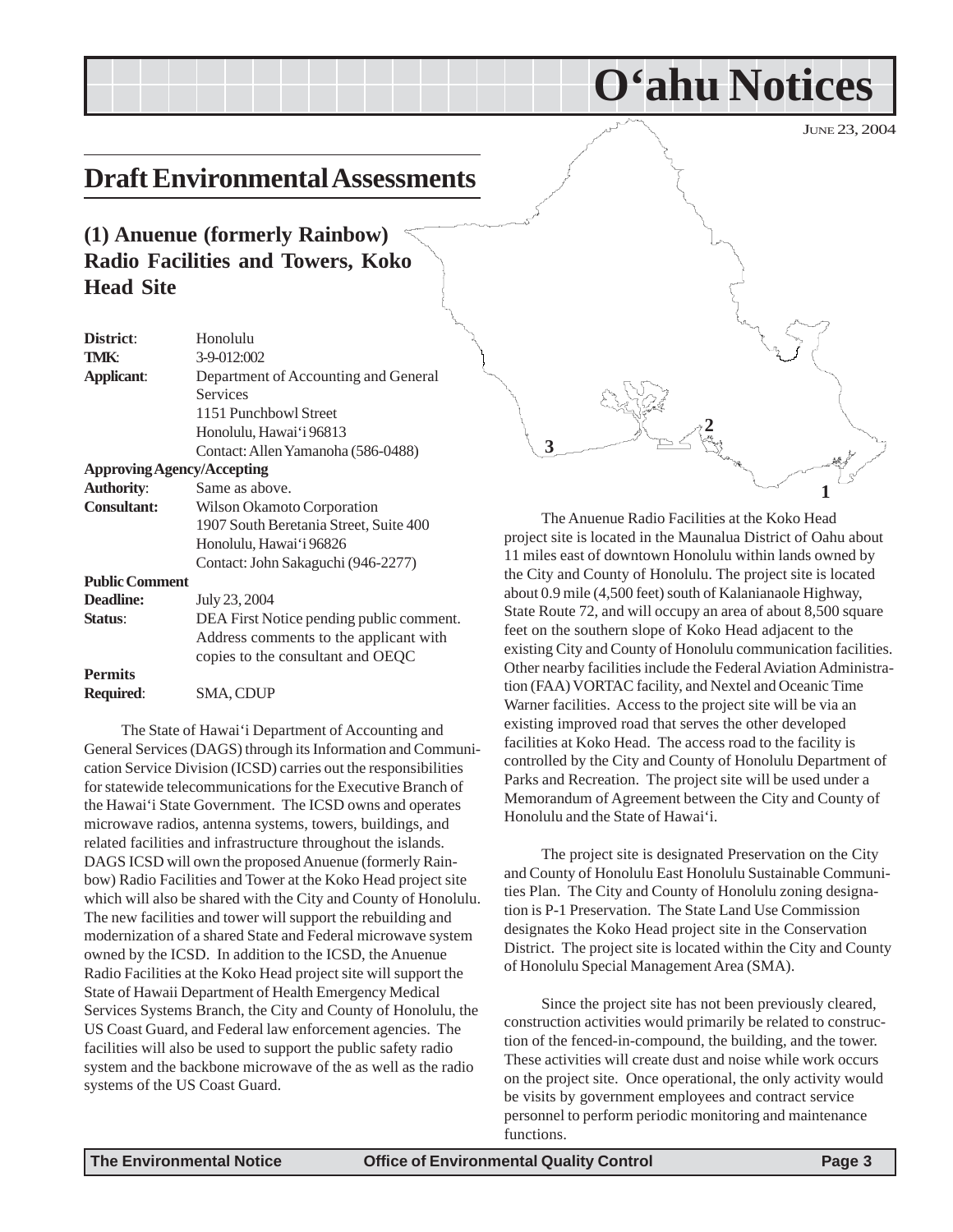<span id="page-3-0"></span>JUNE 23, 2004

# **(2) Chevron Pipeline Project**

| District:                         | Honolulu                                       |
|-----------------------------------|------------------------------------------------|
| TMK:                              | 1-2-025: por. 002, 011, 020, 069               |
| <b>Applicant:</b>                 | <b>Chevron Products Company</b>                |
|                                   | 91-480 Malakole Street                         |
|                                   | Kapolei, Hawai'i 96707-1807                    |
|                                   | Contact: Bryan Deitner (682-2238)              |
| <b>Approving Agency/Accepting</b> |                                                |
| <b>Authority:</b>                 | Department of Transportation                   |
|                                   | <b>Harbors Division</b>                        |
|                                   | 79 S. Nimitz Highway                           |
|                                   | Honolulu, Hawai'i 96813                        |
|                                   | Contact: Derrick Lining (587-1944)             |
| <b>Consultant:</b>                | Gerald Park Urban Planner (596-7484)           |
|                                   | 1221 Kapi'olani Boulevard, Suite 211           |
|                                   | Honolulu, Hawaii 96814                         |
| <b>Public Comment</b>             |                                                |
| <b>Deadline:</b>                  | July 23, 2004                                  |
| Status:                           | DEA First Notice pending public comment.       |
|                                   | Address comments to the applicant with         |
|                                   | copies to approving agency or accepting        |
|                                   | authority, the consultant and OEQC             |
| <b>Permits</b>                    | Noise; State Highway Right-of-Way;             |
| Required:                         | Permit to Cross or Enter the State Energy      |
|                                   | Corridor; SMA; Grubbing, Grading, Stockpil-    |
|                                   | ing; Building, Electrical, Plumbing, Sidewalk/ |
|                                   | Driveway and Demolition Work                   |

Chevron Products Company proposes to install a pipeline from the intersection of Auiki and Mokauea Streets to the Honolulu Fueling Facility Corporation ("HFFC") terminal on Sand Island Access Road, Kalihi-Kai, City and County of Honolulu.

The project will help improve the environmental and safety management of operating the existing pipeline system from Chevron's Kapalama Tank Facility at Pier 38 to storage tanks at Honolulu International Airport. The existing pipeline is not equipped with leak detection devices and cannot be internally inspected.

In addition, Chevron's Kapalama Tank Facility is on public land leased to Chevron. The Department of Transportation plans to expand its Commercial Fishing Village at Pier 38 and has requested Chevron to vacate the property.

Approximately 2,780 lineal feet of 8" seamless carbon steel pipe would be installed in easements within the right-ofway of Kapalama Mililtary Reservation Access Road and Sand Island Access Road. The pipeline would transport jet product only to the HFFC terminal for delivery to Honolulu International Airport. On the Sand Island end of the HFFC terminal, a 12-inch diameter tunnel will be bored under Sand Island Access Road into the terminal proper. Piping and fiber optic conduits will be pulled through the borehole to an aboveground meter and valve station to be built in the makai corner of the HFFC terminal.

Construction is proposed to commence in September 2004 and should be completed by December 2004. The estimated construction cost is \$3.2 million and will be borne by Applicant.

The project is proposed on public land under the jurisdiction of several divisions of the Department of Transportation. Applicant is negotiating with the Harbors Division to lease an easement along Kapalama Military Reservation Access Road, with the Airports Division to lease an easement crossing a section of the former Kapalama Military Reservation, and with the Highways Division to occupy an existing fuel line easement along Sand Island Access Road. An easement also will be required for the pipeline section to be tunneled under Sand Island Access Road.

# **Final Environmental Assessments/Findings of No Significant Impacts (FONSI)**

# **(3) Kalaeloa Redevelopment Area Transmission Mains**

| District:                         | 'Ewa                                    |
|-----------------------------------|-----------------------------------------|
| TMK:                              | $9-1-13$ , 16, 32 and 75                |
| <b>Applicant:</b>                 | Board of Water Supply                   |
|                                   | 630 South Beretania Street              |
|                                   | Honolulu, Hawai'i 96843                 |
|                                   | Contact: Gregory Lee (748-5716)         |
| <b>Approving Agency/Accepting</b> |                                         |
| <b>Authority:</b>                 | same as above                           |
| Consultant:                       | KFC Engineering Management, Inc.        |
|                                   | 3375 Koapaka St., Suite F220-50         |
|                                   | Honolulu, Hawai'i 96819                 |
|                                   | Contact: Joelle DuBois (836-7787)       |
| Status:                           | FEA/FONSI issued, project may proceed.  |
| <b>Permits</b>                    | NPDES, street usage, grubbing, grading, |
| <b>Required:</b>                  | sign, trenching                         |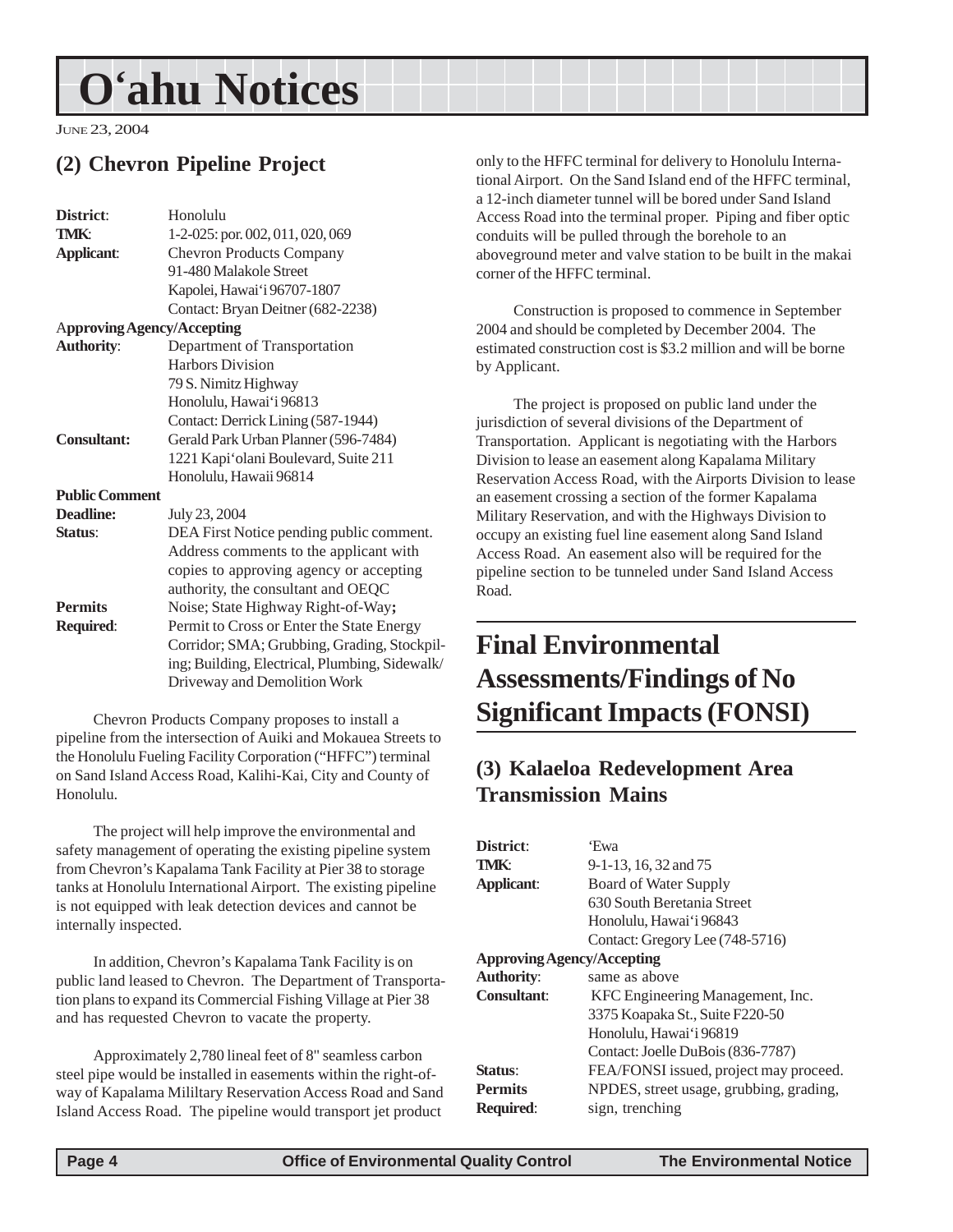JUNE 23, 2004

<span id="page-4-0"></span>The applicant proposes to construct two (2) 16-inch water mains in the Kalaeloa area to interconnect the existing system with the Board of Water Supply system. The new water lines are needed in order to maintain the regional water supply. The project consists of two individual alignments, the first of which will be constructed fully within existing public roads, along Ft. Barrette Road and Enterprise Avenue, from Kapolei Parkway to Saratoga Street (approx. 3,850 LF). The second section will be constructed within public roads, private lands belonging to the Estate of James Campbell, and public undeveloped lands belonging to the Department of Hawaiian Homelands. This alignment will run along Komohana Street from Malakole Street to Saratoga Avenue, then south along Saratoga Avenue to Lake Champlain Street, then 400 LF east on Lake Champlain Street (approx. 4,000 LF). The proposed water mains will run along existing streets with minimal existing underground utility lines and underground structures.

Anticipated short-term construction impacts include traffic delays, construction noise, and dust. A traffic control plan and adherence to all State and local regulations governing construction activities will minimize environmental harm and inconvenience to the public.

# **National Environmental Policy Act (NEPA)**

#### **RIMPAC Additional Activities**

| District:                         | Ko'olaupoko (O'ahu); Waimea (Kaua'i)           |  |
|-----------------------------------|------------------------------------------------|--|
| <b>TMK:</b>                       | N/A                                            |  |
| Applicant:                        | Pacific Division, Naval Facilities Engineering |  |
|                                   | Command                                        |  |
|                                   | 258 Makalapa Drive, Suite 100                  |  |
|                                   | Pearl Harbor, Hawai'i 96860-3134               |  |
|                                   | Contact: Andy Huang (ENV1831) (471-9338)       |  |
| <b>Approving Agency/Accepting</b> |                                                |  |
| <b>Authority:</b>                 | Department of the Navy                         |  |
|                                   | Commander, U.S. Pacific Fleet                  |  |
|                                   | 250 Makalapa Drive                             |  |
|                                   | Pearl Harbor, Hawai'i 96860-3131               |  |
|                                   | Contact: Karen Verkennes (474-0745)            |  |
| <b>Consultant:</b>                | Helber Hastert & Fee                           |  |
|                                   | 733 Bishop Street, Suite 2590                  |  |
|                                   | Honolulu, Hawai'i 96813                        |  |
|                                   | Contact: Gail Renard (545-2055)                |  |
|                                   |                                                |  |

The Department of Navy announces that a 2004 SUPPLEMENT to the RIM OF THE PACIFIC (RIMPAC) Programmatic Environmental Assessment (PEA), completed in 2002, for RIMPAC exercises has been prepared for additional activities proposed for future RIMPAC exercises, including RIMPAC 2004. RIMPAC 2004 is planned for late June and July, 2004.

RIMPAC has been conducted at various locations within the State of Hawai'i and surrounding ocean areas biennially for the last 32 years. The purpose of RIMPAC is to implement a selected set of exercises combined into a multinational, sea control/power projection Fleet training exercise in a multi-threat environment. RIMPAC exercises enhance the abilities of a multinational Fleet force to communicate and operate within simulated hostile scenarios.

The 2004 SUPPLEMENT analyzes several additional activities that were not covered in the RIMPAC PEA. They include: 1) a gunnery exercise at Pacific Missile Range Facility, Kaua'i and ocean areas; 2) mine countermeasure exercises at Marine Corps Training Area Bellows, O'ahu and ocean areas between Moloka'i, Lana'i and Maui; 3) demolition exercises at an existing range at Naval Magazine Pearl Harbor, West Loch Branch, O'ahu and at Naval Inactive Ship Maintenance Facility, Middle Loch, Pearl Harbor, O'ahu.

Based on the information gathered during preparation of the 2004 SUPPLEMENT, the Navy finds that RIMPAC and the additional activities proposed for 2004 and subsequent RIMPAC Exercises will not significantly impact human health or the environment and therefore an EIS is not required.

A compact disk (CD) of the 2004 SUPPLEMENT and FONSI is available by written request to: Commander, Pacific Division, Naval Facilities Engineering Command, 258 Makalapa Drive, Suite 100, Pearl Harbor, Hawai'i 96860-3134 (Attention: Mr. Andrew Huang, ENV1831), by phone at (808) 474-4891/471- 9338, by facsimile transmission at (808) 474-5909, or by E-mail: andrew.huang@navy.mil.

#### **Security Gate Improvements**

| District:  | Wahiawa                                        |
|------------|------------------------------------------------|
| TMK:       | N/A                                            |
| Applicant: | Department of the Navy, Commander              |
|            | Pacific Division, Naval Facilities Engineering |
|            | Command                                        |
|            | 258 Makalapa Drive, Suite 100                  |
|            | Pearl Harbor, Hawai'i 96860-3134               |
|            | Contact: Paulette Chang (ENV1831PC)(471-       |
|            |                                                |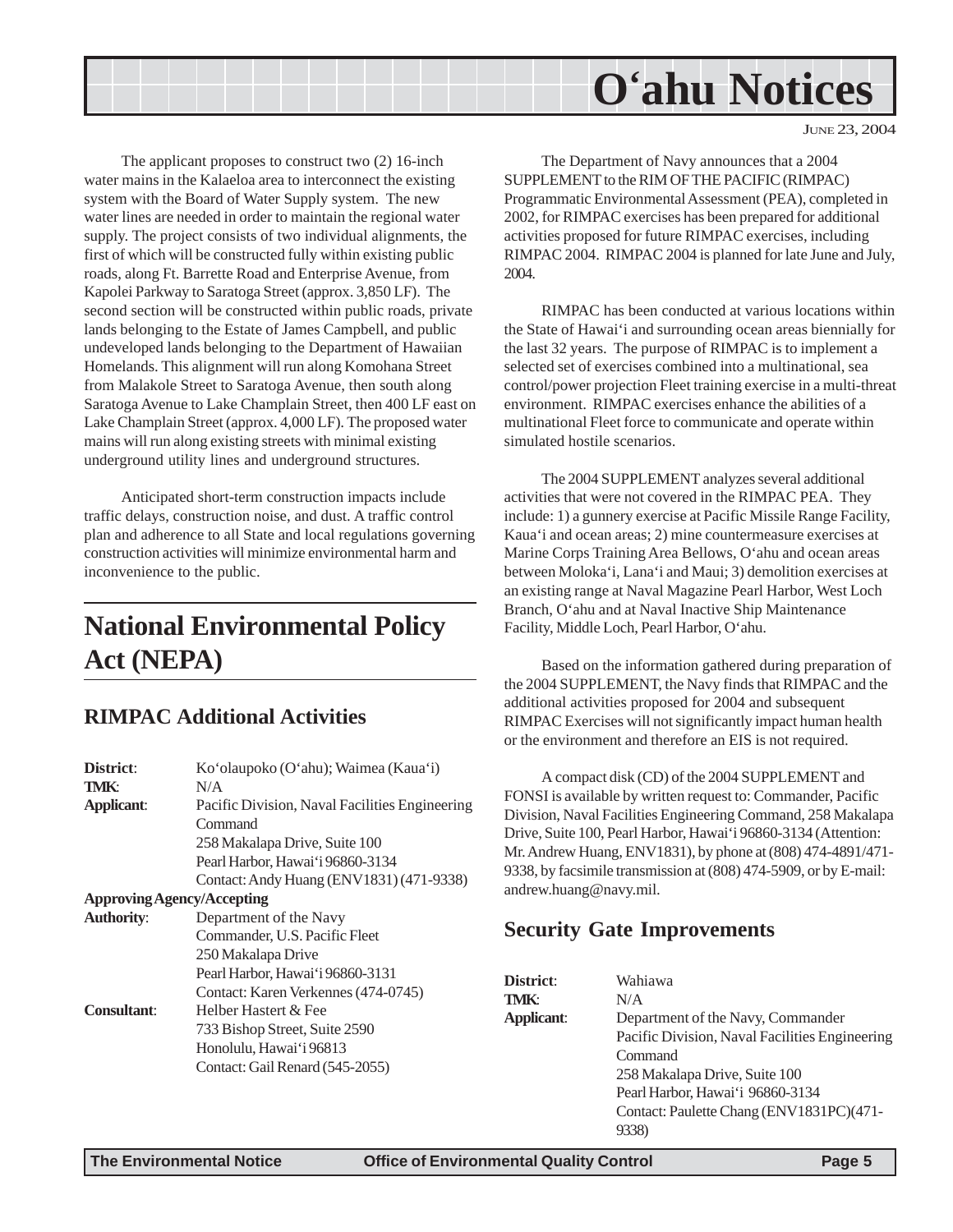<span id="page-5-0"></span>JUNE 23, 2004

#### **Approving Agency/Accepting**

| <b>Authority:</b>  | Department of the Navy                |
|--------------------|---------------------------------------|
|                    | Commander, Navy Installations         |
|                    | 2000 Navy Pentagon (NC1, Suite 6300)  |
|                    | Washington, DC 20350-2000             |
|                    | Contact: Scott Markert (703-601-1637) |
| <b>Consultant:</b> | Helber Hastert & Fee, Planners        |
|                    | 733 Bishop Street, Suite 2590         |
|                    | Honolulu, Hawai'i 96813               |
|                    | Contact: Faith Caplan (545-2055)      |

Pursuant to the Council on Environmental Quality regulations (40 CFR Parts 1500-1508) implementing the procedural provisions of the National Environmental Policy Act, and the Chief of Naval Operations Instruction 5090.1B, the Department of the Navy gives notice that an Environmental Assessment (EA) has been prepared and an Environmental Impact Statement is not required for the Security Gate Improvements at NCTAMS PAC, Wahiawa, O'ahu, Hawai'i.

The Proposed Action is to construct Anti-Terrorism Force Protection (AT/FP) improvements to maintain positive entry control at the NCTAMS PAC main gate Entry Control Point (ECP). The Proposed Action involves construction of a new Pass and Identification (Pass & ID) Office and new parking area, separate vehicle search area, utility improvements and fencing, and the acquisition of the fee interest in approximately 26.1 acres (ac)(10.6 hectares(ha)) of land from two adjacent landowners, Dole Foods Inc. and the State of Hawai'i. The Navy currently has a restrictive use easement from Dole on approximately 12.8 ac (5.2 ha) and a perpetual easement from the State on 1.1 ac (0.5 ha) that are included in the 26.1 ac (10.6 ha) acquisition parcel. The Dole land consists of fallow agricultural land and the State land consists of improved roadway right-of-way.

The Proposed Action would not result in significant impacts on the environment, including the following resource areas: land use, traffic, biological, coastal, visual, cultural, physical, economic, and social. The Hawai'i State Historic Preservation Officer concurs with the Navy's determination that no historic properties will be adversely affected. The Navy conducted and effects test and concluded that the Proposed Action would not have reasonably foreseeable direct and indirect effects on any coastal use or resource of the State's coastal zone. The Proposed Action will not create environmental health and safety risks that may disproportionately affect children and minority or disadvantaged populations.

Based on information gathered during the preparation of the EA, the Navy finds that the proposed Security Gate Improvements at NCTAMS PAC, Wahiawa, O'ahu, Hawai'i will not significantly impact human health or the environment.

The EA and FONSI prepared by the Navy addressing this Proposed Action is on file and interested parties may obtain a copy from: Commander, Pacific Division, Naval Facilities Engineering Command, 258 Makalapa Drive, Suite 100, Pearl Harbor, Hawai'i 96860-3134 (Attention: Ms. Paulette Chang, ENV1831PC), telephone (808) 471-9338. A limited number of compact disks are available to fill single copy requests.

# **Previously Published Projects Pending Public Comments**

#### **Draft Environmental Assessments**

#### **Jensen and Tully After-the-Fact Deck**

| Applicant:                        | Janet Jensen and Greg Tully           |
|-----------------------------------|---------------------------------------|
|                                   | 805 18th Avenue                       |
|                                   | Honolulu, Hawai'i 96816               |
|                                   | Contact: Janet Jensen (735-3797)      |
| <b>Approving Agency/Accepting</b> |                                       |
| <b>Authority:</b>                 | City and County of Honolulu           |
|                                   | Department of Planning and Permitting |
|                                   | 650 S. King Street, 7th Floor         |
|                                   | Honolulu, Hawai'i 96813               |
|                                   | Contact: Dana Teramoto (523-4648)     |
| <b>Public Comment</b>             |                                       |
| <b>Deadline:</b>                  | July 8, 2004                          |
|                                   |                                       |
|                                   | п.<br>Ð                               |

#### **Weinberg Village Waimanalo Facility Improvements**

| Applicant:                        | Housing and Community Development  |  |
|-----------------------------------|------------------------------------|--|
|                                   | Corporation of Hawai'i             |  |
|                                   | 677 Queen Street, Suite 300        |  |
|                                   | Honolulu, Hawai'i 96813            |  |
|                                   | Contact: Wayne Nakamoto (587-0646) |  |
| <b>Approving Agency/Accepting</b> |                                    |  |
| <b>Authority:</b>                 | Same as above.                     |  |
| <b>Public Comment</b>             |                                    |  |

**Deadline**: July 8, 2004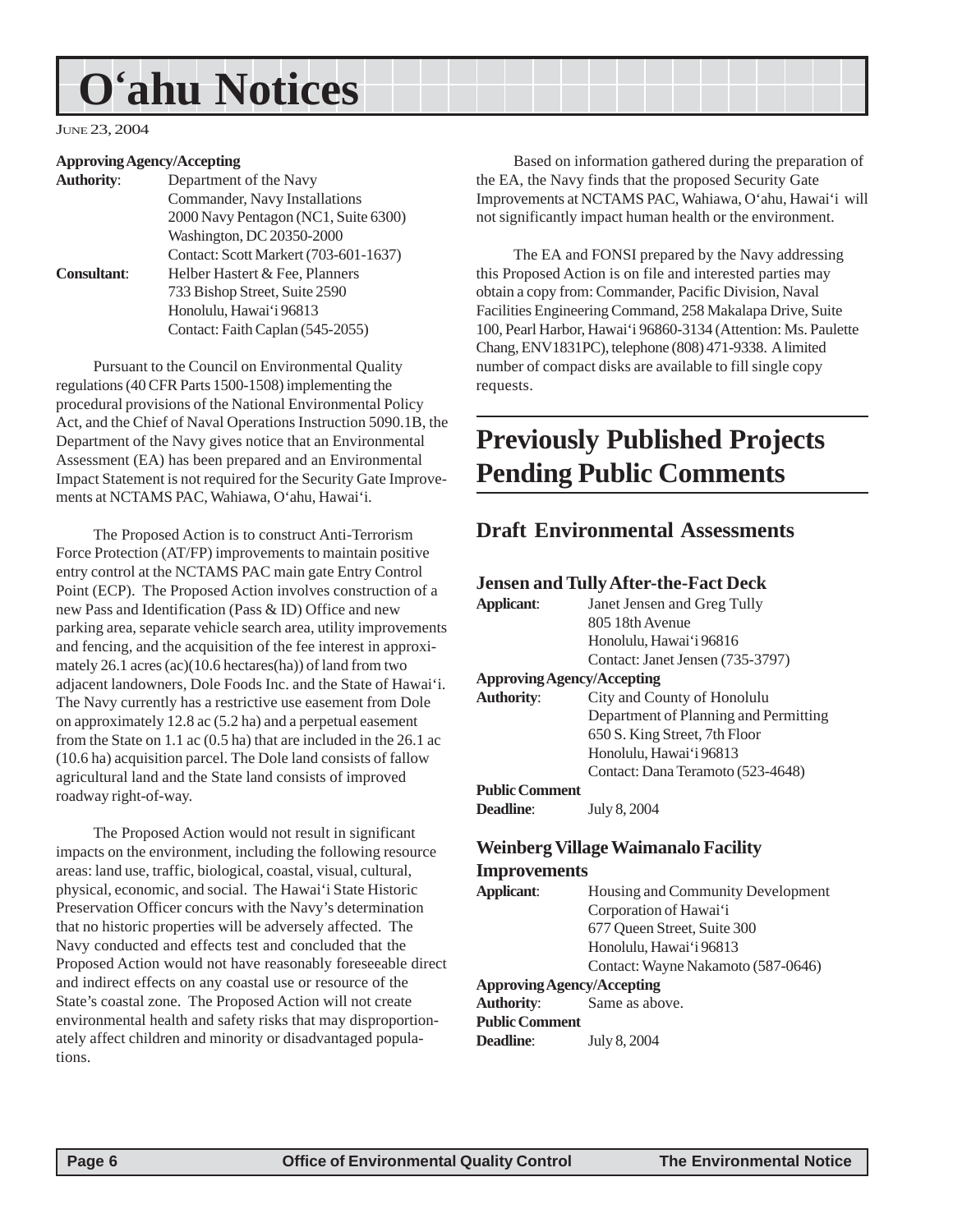JUNE 23, 2004

### <span id="page-6-0"></span>**Environmental Impact Statement Preparation Notices**

#### **Ala Wai Canal Project**

**Applicant**: Department of Land and Natural Resources 1151 Punchbowl Street, Room 221 Honolulu, Hawai'i 96813 Contact: Eric Hirano (587-0230)

#### **Approving Agency/Accepting**

**Authority**: Governor of Hawai'i c/o Office of Environmental Quality Control 235 South Beretania Street, Room 702 Honolulu, Hawai'i 96813

#### **Public Comment**

**Deadline:** July 8, 2004; there will be a joint NEPA-State **EIS PUBLIC SCOPING MEETING** on June 29, 2004, at the Hawai'i Convention Center, 1801 Kalakaua Avenue, Honolulu, from 6:30 P.M. until 9:30 P.M. - Also, see the *Federal Notices* in this issue at page 18.

#### **Kalo'i Gulch Drainageway Improvements at Oneula Beach Park**

| Applicant:                 | Haseko ('Ewa), Inc.                |
|----------------------------|------------------------------------|
|                            | 91-1001 Kaimalie Street, Suite 205 |
|                            | 'Ewa Beach, Hawai'i 96706          |
|                            | Contact: Nelson Lee (689-7772)     |
| Approving Agency/Accepting |                                    |

**Authority**: City and County of Honolulu Department of Planning and Permitting 650 South King Street, 7th Floor Honolulu, Hawai'i 96813 Contact: Ardis Shaw-Kim (527-5349)

#### **Public Comment**

**Deadline**: July 8, 2004

#### **Environmental Tip**

**What can I do to save gas?**

• **Walk, bike, take a bus, or carpool when possible.** Use your car only when necessary. Public transportation authorities often have carpooling information as well as transit services. If you own more than one vehicle, drive the one that gets the best gas mileage whenever possible.

• **Combine errands into one trip.** Consolidate trips to destinations that are near one another. Once you arrive, park and walk between destinations. Save errands for one afternoon and plan your trip so you don't retrace your route. You not only save gas this way, but reduce wear-and tear on your car.

• **Drive your car wisely and maintain it properly.** The way you drive and take care of your car can make a big difference in your gas mileage.

From U.S. ENVIRONMENTAL PROTECTION AGENCY, OFFICE OF MOBILE SOURCES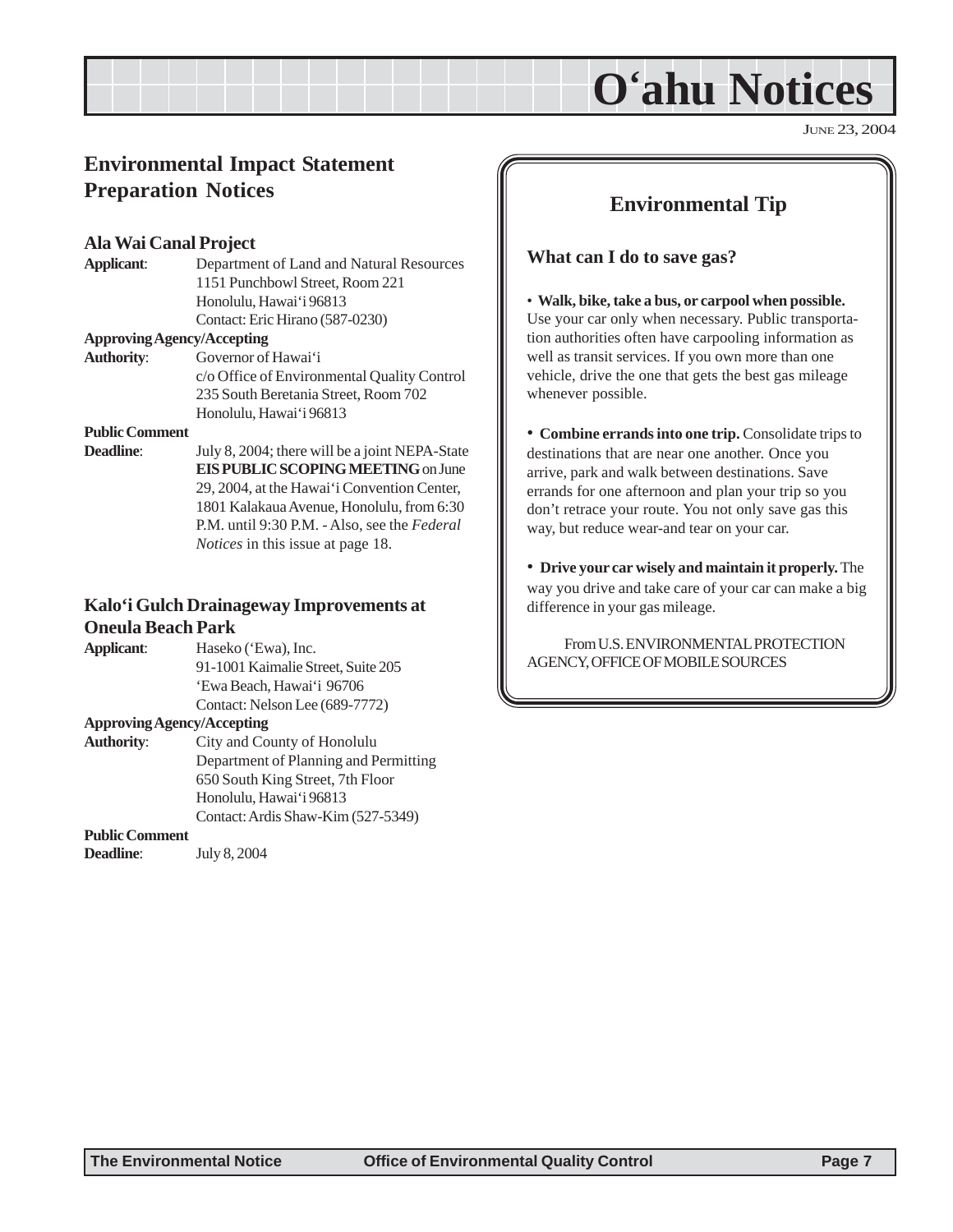# <span id="page-7-0"></span>**Maui Notices**

JUNE 23, 2004

## **Final Environmental Assessments/Findings of No Significant Impacts (FONSI) 1**

### **(1) Ka'anapali Single Family Residential Subdivision**

| $\triangle$ District:             | Lahaina                                        |
|-----------------------------------|------------------------------------------------|
| TMK:                              | 4-4-006:056                                    |
| <b>Applicant:</b>                 | Landtec, Inc.                                  |
|                                   | 2530 Keka'a Drive, Suite C-1                   |
|                                   | Ka'anapali, Hawai'i 96761                      |
|                                   | Contact: G. Robert Johnston (661-3232)         |
| <b>Approving Agency/Accepting</b> |                                                |
| <b>Authority:</b>                 | County of Maui                                 |
|                                   | Maui Planning Commission                       |
|                                   | c/o Department of Planning                     |
|                                   | 250 South High Street                          |
|                                   | Wailuku, Hawai'i 96793                         |
|                                   | Contact: Ms. Kivette Caigoy (270-7735)         |
|                                   | <b>Consultant:</b> Chris Hart & Partners, Inc. |
|                                   | 1955 Main Street, Suite 200                    |
|                                   | Wailuku, Hawaiʻi 96793                         |
|                                   | Contact: Christopher Hart (242-1955)           |
| <b>Status:</b>                    | FEA/FONSI issued, project may proceed.         |
| <b>Permits</b>                    | Community Plan Amendment, Subdivision,         |
| <b>Required:</b>                  | NPDES, Grading, Building, Electrical,          |
|                                   | Plumbing                                       |
|                                   | Landtec Inc is seeking a Community Plan Amend- |

Landtec, Inc. is seeking a Community Plan Amendment from Light Industrial and Open Space use to Single Family Residential use in the West Maui Community Plan adopted by Ordinance No. 2476 (1996).

Landtec, Inc. intends to develop an 18-lot single family residential subdivision, including a main dwelling with a detached *ohana* (accessory) dwelling on each lot. Site improvements include grading, asphalt concrete private street, concrete driveways for the house lots, landscape planting, and site utilities. Site utilities will consist of construction and relocation of improvements for water; wastewater; electrical, telephone, and cable television; irrigation; and drainage systems, including special on-site provisions for handling drainage. In addition, the subdivision will include neighborhood parks.

The project site is located on the mauka side of Honoapi'ilani Highway approximately 800 feet north of the Ka'anapali Parkway intersection at the Ka'anapali Resort on the island of Maui. The Ka'anapali Resort is approximately four (4) miles north of the historic town of Lahaina.

**2**

Landtec, Inc. is attempting to provide needed housing opportunities in West Maui. Over the past ten years, the housing market in West Maui has not been able to keep pace with the demand for resident housing. This situation is largely due to the limited supply of reasonably priced land for residential development. The proposed project will provide needed housing opportunities for market-priced housing in the West Maui community.

# **Environmental Impact Statement Preparation Notices**

### **(2) Maui Business Park Phase II**

| District:  | Wailuku                                           |
|------------|---------------------------------------------------|
| TMK:       | $3-8-01:2$ (por.), $3-8-06:4$ (por.), $3-8-79:13$ |
| Applicant: | A&B Properties, Inc.                              |
|            | 822 Bishop Street                                 |
|            | Honolulu, Hawai'i 96813                           |
|            | Contact: Dan Yasui (525-6611)                     |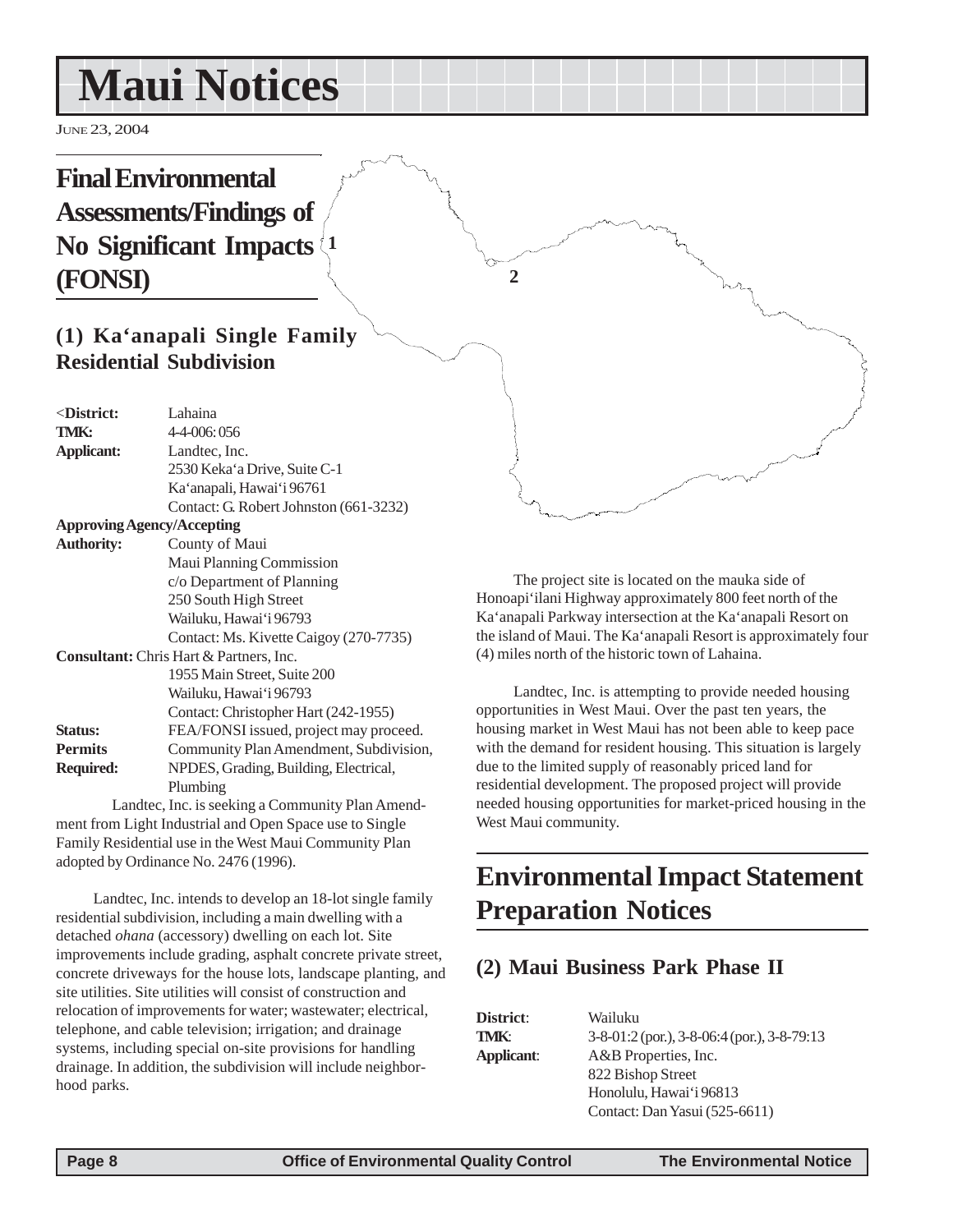

JUNE 23, 2004

#### <span id="page-8-0"></span>**Approving Agency/Accepting**

| <b>Authority:</b>     | <b>State Land Use Commission</b>           |
|-----------------------|--------------------------------------------|
|                       | P.O. Box 2359                              |
|                       | Honolulu, Hawai'i 96804                    |
|                       | Contact: Anthony Ching (587-3822)          |
| <b>Consultant:</b>    | PBR Hawai'i                                |
|                       | 1001 Bishop Street                         |
|                       | ASB Tower, Suite 650                       |
|                       | Honolulu, Hawai'i 96813                    |
|                       | Contact: Tom Schnell (521-5631)            |
| <b>Public Comment</b> |                                            |
| <b>Deadline:</b>      | July 23, 2004                              |
| Status:               | EISPN First Notice pending public comment. |
|                       | Address comments to the applicant with     |
|                       | copies to the approving or accepting       |
|                       | authority, the consultant and OEQC.        |
| <b>Permits</b>        | District Boundary Amendment, Change        |
| <b>Required:</b>      | in Zoning, SMA, NPDES, Grading/Building    |
|                       |                                            |

A&B Properties, Inc. Proposes to develop the Maui Business Park Phase II light industrial project comprising approximately 179 acres located in Kahului, Maui, Hawai'i. The project is a continuation of A&B Properties, Inc.'s existing Maui Business Park Phase I. The project will provide light industrial and commercial space in Maui's central commercial and business district in close proximity to the Kahului Airport and Kahului Harbor. The development will include all necessary onsite and offsite infrastructure, including roadways, water, sewer, drainage, electrical, and communications systems.

A portion of the proposed development requires approval by the State Land use Commission (LUC) to incrementally reclassify a portion of the project from Incremental to the Urban district. As the proposed project may involve the use of State and/or County lands, the preparation of an EIS is being undertaken to address potential requirements under Chapter 343, Hawai'i Revised Statutes.

A preliminary description of the anticipated impacts and proposed mitigation measures are provided in the EISPN. Technical studies to assess the existing natural and physical conditions of the Maui Business Park Phase II site and the potential impacts of development of the property and the surrounding area have been prepared or are being updated and will be included in the draft EIS.

# **Previously Published Projects Pending Public Comments**

#### **Draft Environmental Assessments**

| <b>Maui Agricultural Processing and Marketing</b> |
|---------------------------------------------------|
|                                                   |
| County of Maui                                    |
| Office of Economic Development                    |
| 200 South High Street                             |
| Wailuku, Hawai'i 96793                            |
| Contact: Monnie Gay (270-7203)                    |
| <b>Approving Agency/Accepting</b>                 |
| Same as above.                                    |
|                                                   |
| July 8, 2004                                      |
|                                                   |

#### **Final Environmental Impact Statements**

#### **Lahaina Watershed Flood Control Project**

| Applicant:                        | County of Maui                            |
|-----------------------------------|-------------------------------------------|
|                                   | Department of Public Works and Waste      |
|                                   | Management                                |
|                                   | 200 South High Street                     |
|                                   | Wailuku, Hawai'i 96793                    |
|                                   | Contact: Joe Krueger (270-7745)           |
| <b>Approving Agency/Accepting</b> |                                           |
| <b>Authority:</b>                 | Mayor, County of Maui                     |
|                                   | 250 South High Street                     |
|                                   | Wailuku, Hawai'i 96793                    |
| Status:                           | FEIS currently being reviewed by the Maui |
|                                   | Mayor's Office.                           |
|                                   |                                           |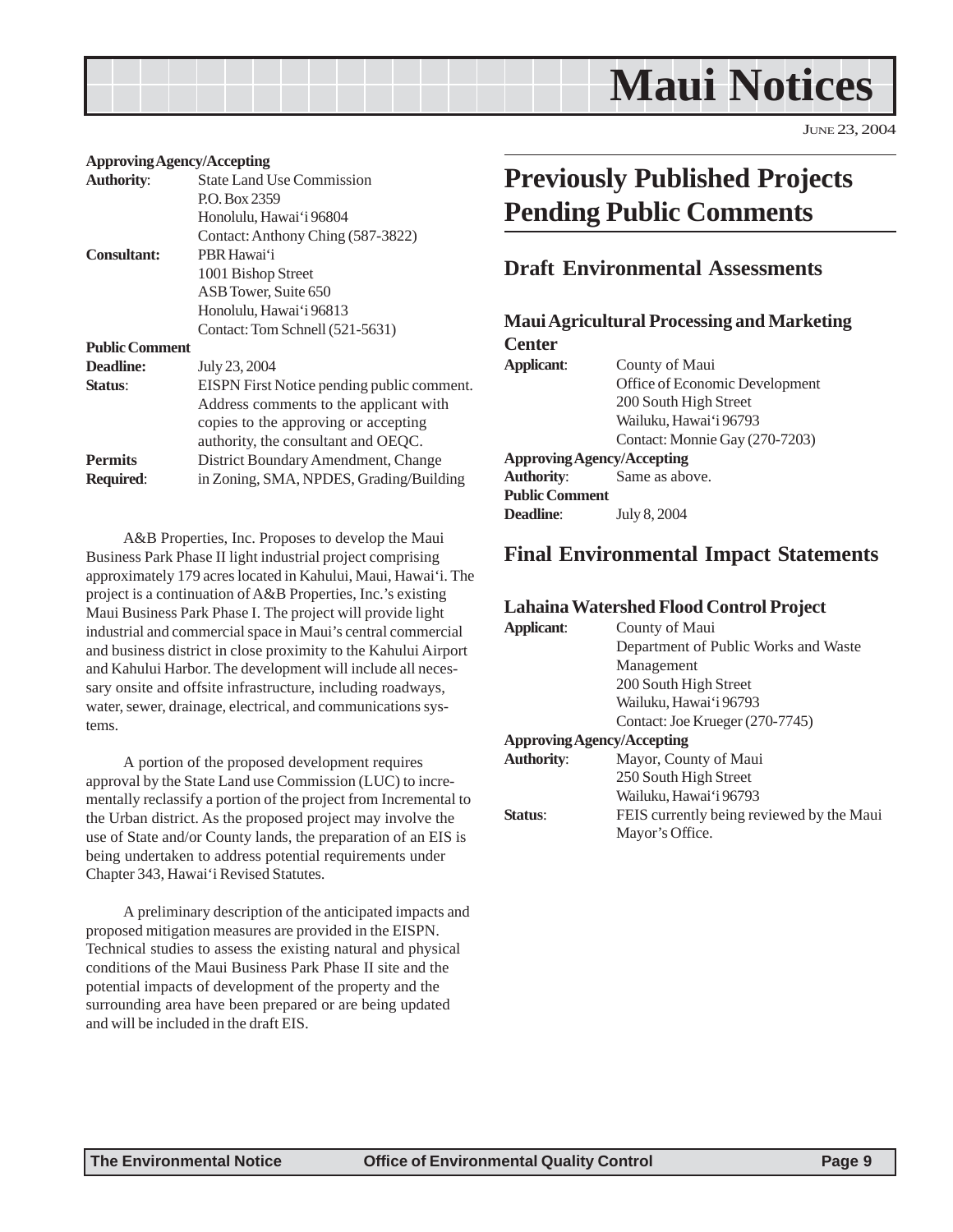# <span id="page-9-0"></span>**Kaua'i Notices**

JUNE 23, 2004

# **Environmental Impact Statement Preparation Notices**

## **(1) Kaua'i Commercial Harbors 2025 Master Plan**

| District:                         | Lihu'e, Waimea                              |
|-----------------------------------|---------------------------------------------|
| TMK:                              | 3-2-03:07; 3-2-04 (various parcels);        |
|                                   | 2-1-03 (various parcels)                    |
| <b>Applicant:</b>                 | <b>State Department of Transportation</b>   |
|                                   | <b>Harbors Division</b>                     |
|                                   | 79 S. Nimitz Highway                        |
|                                   | Honolulu, Hawai'i 96813                     |
|                                   | Contact: Dean Watase (587-1883)             |
| <b>Approving Agency/Accepting</b> |                                             |
| <b>Authority:</b>                 | Governor, State of Hawai'i                  |
|                                   | c/o Office of Environmental Quality Control |
|                                   | 235 S. Beretania Street, Room 702           |
|                                   | Honolulu, Hawai'i 96813                     |
| <b>Consultant:</b>                | Wil Chee - Planning, Inc.                   |
|                                   | 1400 Rycroft Street, Suite 928              |
|                                   | Honolulu, Hawai'i 96814                     |
|                                   | Contact: Claire Tom (955-6088)              |
| <b>Public Comment</b>             |                                             |
| <b>Deadline:</b>                  | July 23, 2004                               |
| Status:                           | EISPN First Notice pending public comment.  |
|                                   | Address comments to the applicant with      |
|                                   | copies to the accepting authority and the   |
|                                   | consultant.                                 |
| <b>Permits</b>                    | Sec. 401-WQC; CZM; NPDES, Air Emissions,    |
| Required:                         | Water Use, Noise Variance, CDUP             |

The State Department of Transportation Harbors Division proposes to implement its Kaua'i Commercial Harbors 2025 Master Plan by accomplishing a series of improvements at Nawiliwili and Port Allen Commercial Harbors scheduled to be initiated by the year 2006.

Proposed 2025 Master Plan improvements at Nawiliwili Commercial Harbor are intended to address the berthing requirements of the overseas container cargo carriers, interisland cargo carriers, liquid bulk cargo carriers, dry bulk carriers and cruise ship operators, which all share the harbor's limited berthing space. The major elements of these improvements involve the extension of the existing Piers 2 and 3, and the construction of a new Jetty Pier to replace an unimproved revetment which runs along the length of the jetty.

Proposed 2025 Master Plan improvements at Port Allen Commercial Harbor are intended to address operational safety, and berthing requirements of the cargo and passenger/ excursion vessels presently utilizing the harbor's existing Main Pier. Improvements include the construction of liquid-bulk cargo, general cargo, and passenger terminals, and the demolition of the existing Main Pier.

**1**

**1**

Technical studies will be undertaken to determine potential impacts and mitigation measures for traffic, noise, air, and water quality, and biological, cultural, and archaeological resources.

# **National Environmental Policy Act (NEPA)**

### **RIMPAC Additional Activities (EA)**

| District:  | Ko'olaupoko (O'ahu); Waimea (Kaua'i)           |
|------------|------------------------------------------------|
| TMK:       | N/A                                            |
| Applicant: | Pacific Division, Naval Facilities Engineering |
|            | Command                                        |
|            | 258 Makalapa Drive, Suite 100                  |
|            | Pearl Harbor, Hawai'i 96860-3134               |
|            | Contact: Andy Huang (ENV1831) (471-9338)       |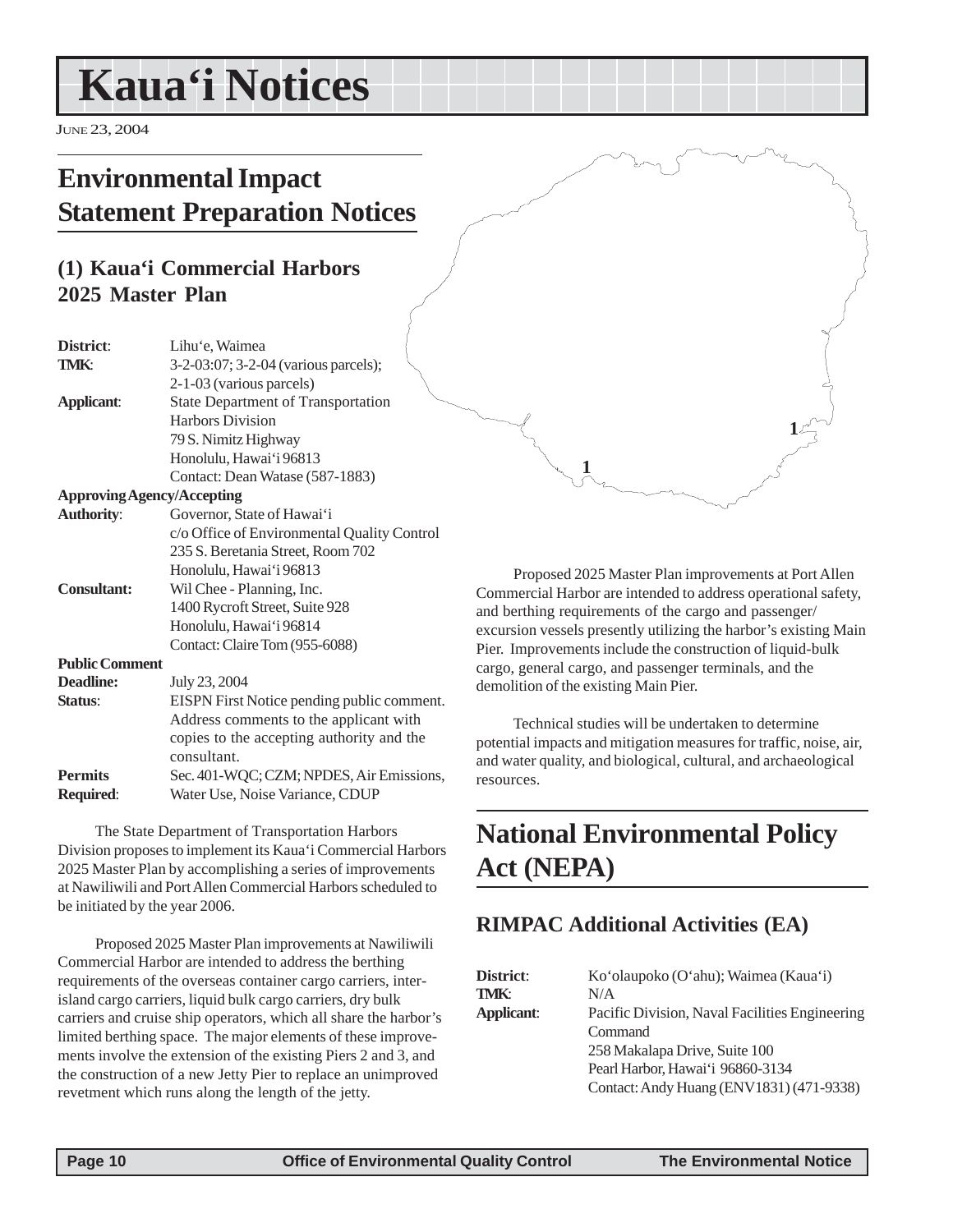# <span id="page-10-0"></span>**Kaua'i Notices**

# **Hawai'i Notices**

JUNE 23, 2004

#### **Approving Agency/Accepting**

| <b>Authority:</b>  | Department of the Navy              |  |  |  |
|--------------------|-------------------------------------|--|--|--|
|                    | Commander, U.S. Pacific Fleet       |  |  |  |
|                    | 250 Makalapa Drive                  |  |  |  |
|                    | Pearl Harbor, Hawai'i 96860-3131    |  |  |  |
|                    | Contact: Karen Verkennes (474-0745) |  |  |  |
| <b>Consultant:</b> | Helber Hastert & Fee                |  |  |  |
|                    | 733 Bishop Street, Suite 2590       |  |  |  |
|                    | Honolulu, Hawai'i 96813             |  |  |  |
|                    | Contact: Gail Renard (545-2055)     |  |  |  |
|                    |                                     |  |  |  |

See "*O*'*ahu Notices*" for more information.

# **Previously Published Projects Pending Public Comments**

#### **Draft Environmental Assessments**

#### **Boy Scouts' Camp Alan Faye Subdivision**

**Applicant**: Boy Scouts of America Aloha Council 42 Puiwa Road Honolulu, Hawai'i 96817-1127 Contact: Rees Falkner (595-6366) **Approving Agency/Accepting Authority**: Department of Land and Natural Resources P.O. Box 621 Honolulu, Hawai'i 96809 Contact: Tiger Mills (587-0382) **Public Comment Deadline**: July 8, 2004

#### **Lydgate-Kapa'a Bike/Pedestrian Path**

**Applicant**: County of Kaua'i Department of Public Works 4444 Rice Street Lihu'e, Hawai'i 96766 Contact: Douglas Haigh (241-6650) **Approving Agency/Accepting Authority**: Same as above. **Public Comment Deadline**: July 8, 2004

# **National Environmental Policy Act (NEPA)**

### **Stryker Brigade Transformation (Final EIS)**

Correction to the June 8, 2004 issue. For the island of Hawai'i the district should be South Kohala instead of North Kohala.

# **Previously Published Projects Pending Public Comments**

### **Environmental Impact Statement Preparation Notices**

#### **Palamanui Development (formerly Hiluhilu Development)**

| Development)                      |                                      |  |  |  |  |  |
|-----------------------------------|--------------------------------------|--|--|--|--|--|
| <b>Applicant:</b>                 | Hiluhilu Development, LLC            |  |  |  |  |  |
|                                   | P.O. Box 7121                        |  |  |  |  |  |
|                                   | Kamuela, Hawai'i 96743               |  |  |  |  |  |
|                                   | Contact: Guido Giacometti (882-1924) |  |  |  |  |  |
| <b>Approving Agency/Accepting</b> |                                      |  |  |  |  |  |
| <b>Authority:</b>                 | <b>State Land Use Commission</b>     |  |  |  |  |  |
|                                   | 235 S. Beretania Street, Suite 406   |  |  |  |  |  |
|                                   | Honolulu, Hawai'i 96813              |  |  |  |  |  |
|                                   | Contact: Anthony Ching (587-3822)    |  |  |  |  |  |
| <b>Public Comment</b>             |                                      |  |  |  |  |  |
| <b>Deadline:</b>                  | July 8, 2004                         |  |  |  |  |  |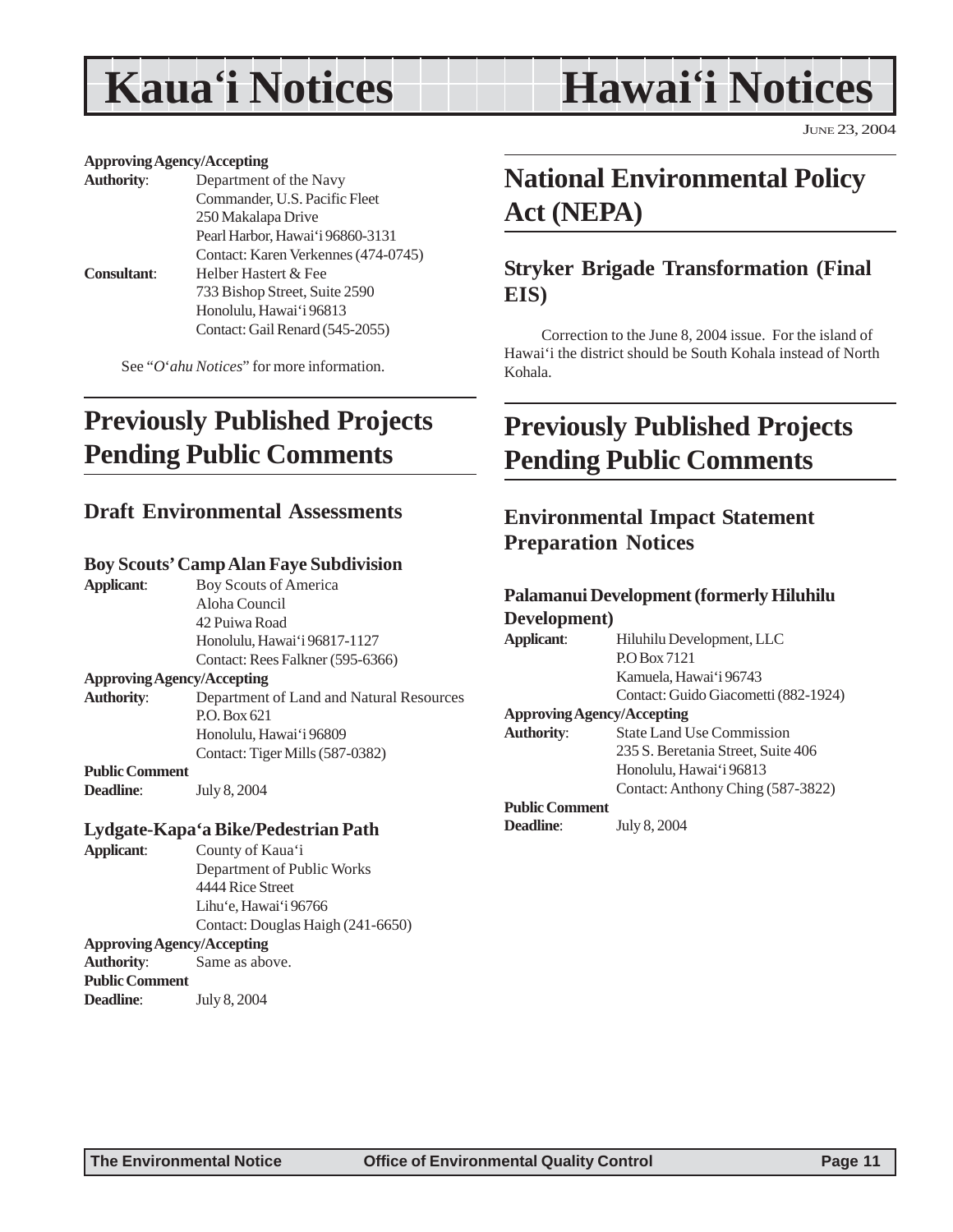# <span id="page-11-0"></span>**Shoreline Notices**

JUNE 23, 2004

### **Shoreline Certification Applications**

Pursuant to § 13-222-12, HAR the following shoreline certification applications are available for inspection at the DLNR District Land Offices on Kauai, Hawaii and Maui and at Room 220, 1151 Punchbowl St., Honolulu, Oahu (Tel: 587-0414). All comments shall be submitted in writing to the State Land Surveyor, 1151 Punchbowl Street, Room 210, Honolulu, HI 96813 and postmarked no later than fifteen (15) calendar days from the date of the public notice of the application. If there are any questions, please call Nick Vaccaro at 587-0384.

| File No. | Date    | Location                                                                                                                             | Applicant/Owner                                      | TMK                       |
|----------|---------|--------------------------------------------------------------------------------------------------------------------------------------|------------------------------------------------------|---------------------------|
| HA-278   | 6/14/04 | Lot 14 of Land Court Application 1793 (Map 3), land<br>situated at Puapuaa 2 <sup>nd</sup> , North Kona, Island of Hawaii,<br>Hawaii | KKM Surveys/Ilona<br>Tomasini                        | $7-5-35:10$               |
|          |         | Address: Vacant (Not Assigned)                                                                                                       |                                                      |                           |
|          |         | Purpose: Building Permit                                                                                                             |                                                      |                           |
| MA-308   | 6/14/04 | Maui Beach Hotel and Maui Palms Hotel, land situated<br>at Kahului, Island of Maui, Hawaii                                           | Tanaka Engineers/Elleair<br>Hawaii, Inc.             | $3 - 7 - 03$ : 07 &<br>09 |
|          |         | Address: 170 Kaahumanu Avenue                                                                                                        |                                                      |                           |
|          |         | Purpose: Building Permit                                                                                                             |                                                      |                           |
| OA-992   | 6/14/04 | Lot 16 of Pine Wood Beach Tract (F.P. 459), land<br>situated at Mokuleia, Waialua, Island of Oahu, Hawaii                            | Jamie F. Alimboyoguen/<br>Mike Ells                  | $6 - 8 - 09$ : 10         |
|          |         | Address: 68-001 Laau Paina Place                                                                                                     |                                                      |                           |
|          |         | Purpose: Determine Setback                                                                                                           |                                                      |                           |
| OA-400-2 | 6/14/04 | Lot 356 of Land Court Application 616(Map 78), land<br>situated at Kailua, Koolaupoko, Island of Oahu,<br>Hawaii                     | Jamie F. Alimboyoguen/<br>George and Geraldine Dubie | $4 - 3 - 03$ : 64         |
|          |         | Address: 1516 Mokulua Drive                                                                                                          |                                                      |                           |
|          |         | Purpose: Building Permit                                                                                                             |                                                      |                           |
| HA-279   | 6/14/04 | Lot 24-B of the Kahaluu Beach Lots, land situated at<br>Kahaluu, North Kona, Island of Hawaii, Hawaii                                | Wes Thomas Associates/<br>Judy A. Emanuel            | $7 - 8 - 14:82$           |
|          |         | Address: 76-6654 Alii Drive                                                                                                          |                                                      |                           |
|          |         | Purpose: Building Permit                                                                                                             |                                                      |                           |
| OA-993   | 6/14/04 | Lot 319 of Land Court Application 323 (Map 176),<br>land situated at Kailua, Koolaupoko, Island of Oahu,<br>Hawaii                   | Jaime F. Alimboyoguen/<br>Wong Trust                 | $4-3-19:16$               |
|          |         | Address 27 Wilikoki Place                                                                                                            |                                                      |                           |
|          |         | Purpose: Building Permit                                                                                                             |                                                      |                           |
| MA-309   | 6/14/04 | Lot 8 of the Puunoa Subdivision No. 3 (F.P. 575), land<br>situated at Puunoa, Lahaina, Island of Maui, Hawaii                        | Arthur Valencia/Clay and<br>Kris Rodrigues           | $4 - 5 - 03:07$           |
|          |         | Address: 19 Kamaka Circle                                                                                                            |                                                      |                           |
|          |         | Purpose: Building Permit                                                                                                             |                                                      |                           |
| MA-310   | 6/14/04 | Lot 2 of the Wahikuli Beach Lots, land situated at<br>Wahikuli, Lahaina, Island of Maui, Hawaii                                      | A&B Properties,<br>Inc./William H. McFarland         | $4 - 5 - 13:03$           |
|          |         | Address: 1421 Front Street                                                                                                           |                                                      |                           |
|          |         | Purpose: Determine Setback                                                                                                           |                                                      |                           |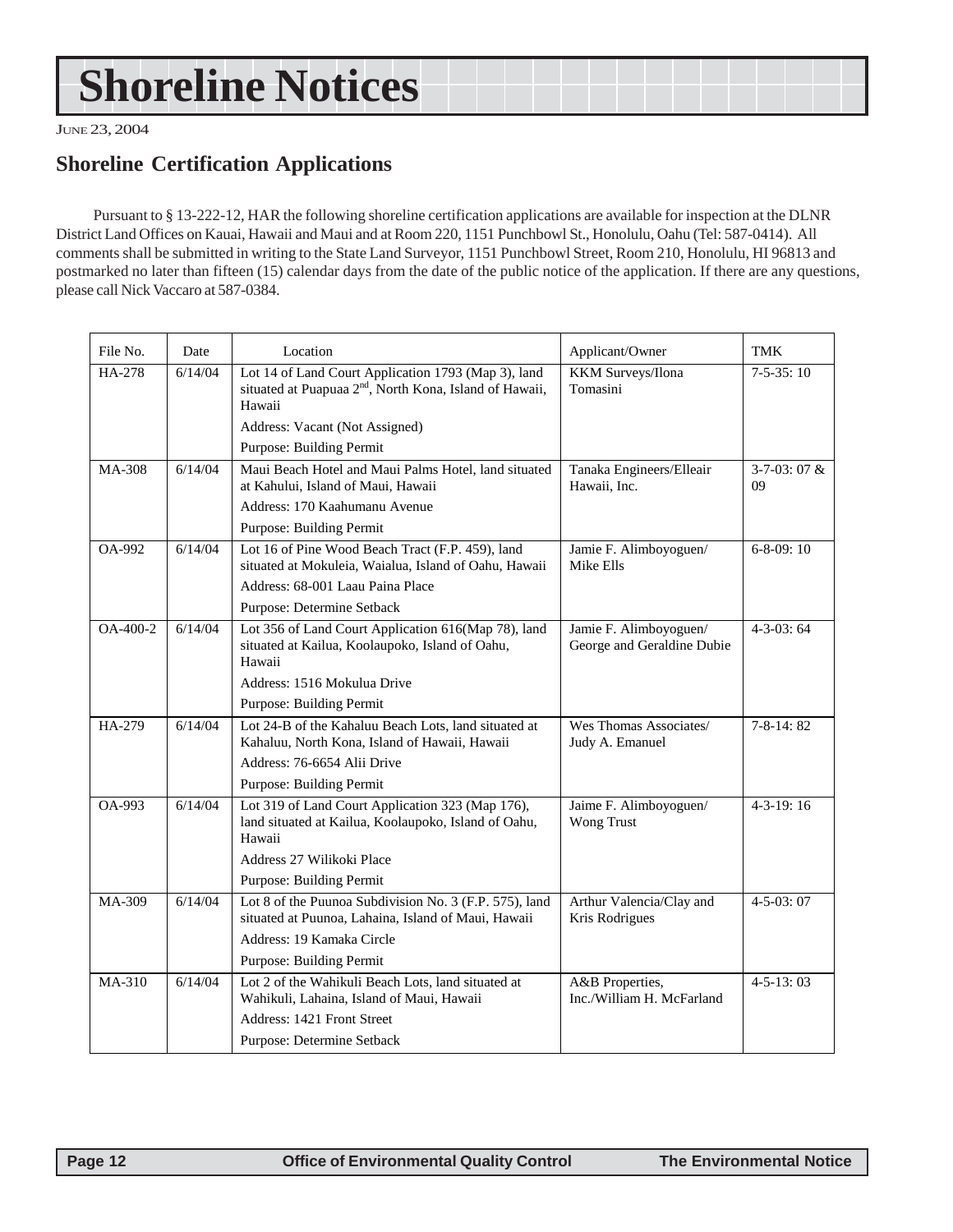# <span id="page-12-0"></span>**Shoreline Notices**

JUNE 23, 2004

### **Shoreline Certifications and Rejections**

Pursuant to §§13-222-26, HAR the following shorelines have been proposed for certification or rejection by the DLNR. Any person or agency wishing to appeal a proposed shoreline certification or rejection shall file a notice of appeal in writing with the department no later than 20 calendar days from the date of the public notice of the proposed shoreline certification or rejection. The Notice of appeal shall be sent to the BLNR, 1151 Punchbowl Street, Room 220, Honolulu, HI 96813.

| Case No.       | Proposed<br>Shoreline<br>Certifications          | Location                                                                                                                                                                                                                  | Applicant                                                                                | <b>TMK</b>       |
|----------------|--------------------------------------------------|---------------------------------------------------------------------------------------------------------------------------------------------------------------------------------------------------------------------------|------------------------------------------------------------------------------------------|------------------|
| OA-985         | Proposed<br>Shoreline<br>Certification<br>6/9/04 | Lot 10 of Land Court Application 288, land situated at Kailua,<br>Koolaupoko, Oahu, Hawaii<br>Address: 830 Mokulua Drive<br>Purpose: New Construction                                                                     | DJNS Surveying and<br>Mapping, Inc./Cecilia<br>Vu                                        | $4 - 3 - 08:45$  |
| MO-083         | Proposed<br>Shoreline<br>Certification<br>6/9/04 | Portion of Royal Patent 6056, Land Commission Award 10107 to<br>Maunaloa, land situated at Kawela, Molokai, Hawaii<br>Address: Kamehameha V Highway (No Number)<br>Purpose: Building Permit                               | Newcomer-Lee Land<br>Surveyors, Inc./Fred R.<br>Parker                                   | $5-4-01:83$      |
| MA-306         | Proposed<br>Shoreline<br>Certification<br>6/9/04 | Lot 1, B Acquisition/LD LLC Consolidation/Resubdivision<br>(L.U.C.A File No. 2.2724), land situated at Mooiki, Honuaula,<br>Maui, Hawaii<br>Address: 5500 Makena Road<br>Purpose: Building Permit                         | Akamai Land<br>Surveying, Inc./B<br>Acquisition Makena<br>Investment, LLC                | $2-1-06:35$      |
| HA-274         | Proposed<br>Shoreline<br>Certification<br>6/9/04 | Lot 54 of the Puako Beach Lots (HTS Plat 414-B), land situated at<br>Lalamilo, Waimea, South Kohala, Hawaii<br>Address: 69-1736 Puako Road<br>Purpose: Building Permit                                                    | Wes Thomas<br>Associates/ Kevin G.<br>Hall                                               | $6-9-04:12$      |
| $HA - 233 - 3$ | Proposed<br>Shoreline<br>Certification<br>6/9/04 | Lot 2, being a portion of Land Commission Award 7073, Apana 1<br>to Kapae, land situated at Kahului 2 <sup>nd</sup> , North Kona, Hawaii<br>Address: 75-5992 Alii Drive<br>Purpose: Building Permit                       | Wes Thomas<br>Associates/ Eric and<br>Judith Soto                                        | $7-5-19:30$      |
| $MA-141-3$     | Proposed<br>Shoreline<br>Certification<br>6/9/04 | Lot 3 of One Loa Subdivision, land situated at Mooloa, Honuaula,<br>Maui, Hawaii<br>Address: 6850 Makena Road<br>Purpose: Planning for the future use of the property                                                     | Warren S. Unemori<br>Engineering,<br>Inc./Alexander Court,<br>LLC c/o Marc<br>Turtletaub | $2 - 1 - 06:103$ |
| OA-983         | Proposed<br>Shoreline<br>Certification<br>6/9/04 | Lot 5-A-1, being a portion of R. P. 4475, Land Commission<br>Award 7713, Apana 33 to V. Kamamalu, land situated at<br>Kawailoa, Waialua, Oahu, Hawaii<br>Address: 61-279 Kamehameha Highway<br>Purpose: Determine Setback | Gil Surveying Services,<br>Inc./BNP North Shore                                          | $6-1-12:06$      |
| MA-116-2       | Proposed<br>Shoreline<br>Certification<br>6/9/04 | Lots 2. 3, and 4, Kaae Tract and Land Court Application 228, land<br>situated at Makalaukalo, Waiokama, Lahaina, Maui, Hawaii<br>Address: 475 Front Street<br>Purpose: Determine Setback                                  | Tanaka Engineers/<br>Lahaina Shores                                                      | $4 - 6 - 02:07$  |
| MO-082         | Proposed<br>Shoreline<br>Certification<br>6/9/04 | Portion of Lot 38-A and 38-B of former Kamakana Beach Land<br>Subdivision, land situated at Kawela, Molokai, Hawaii<br>Address: Lot 5 Molokai Beach Properties<br>Purpose: Building Permit                                | Charles Mann<br>Busby/Dan Bowls                                                          | $5-4-18:05$      |
| OA-986         | Proposed<br>Shoreline<br>Certification<br>6/9/04 | Lot 169 of Map 5, Land Court Application 1052, land situated at<br>Makaha, Waianae, Oahu, Hawaii<br>Address: 84-643 Upena Street<br>Purpose: Determine Setback                                                            | Gil P. Bumanglag<br>Surveying/Michael and<br>Terri Beber Family<br>Trust                 | $8-4-07:11$      |

**The Environmental Notice Control Control Control Page 13**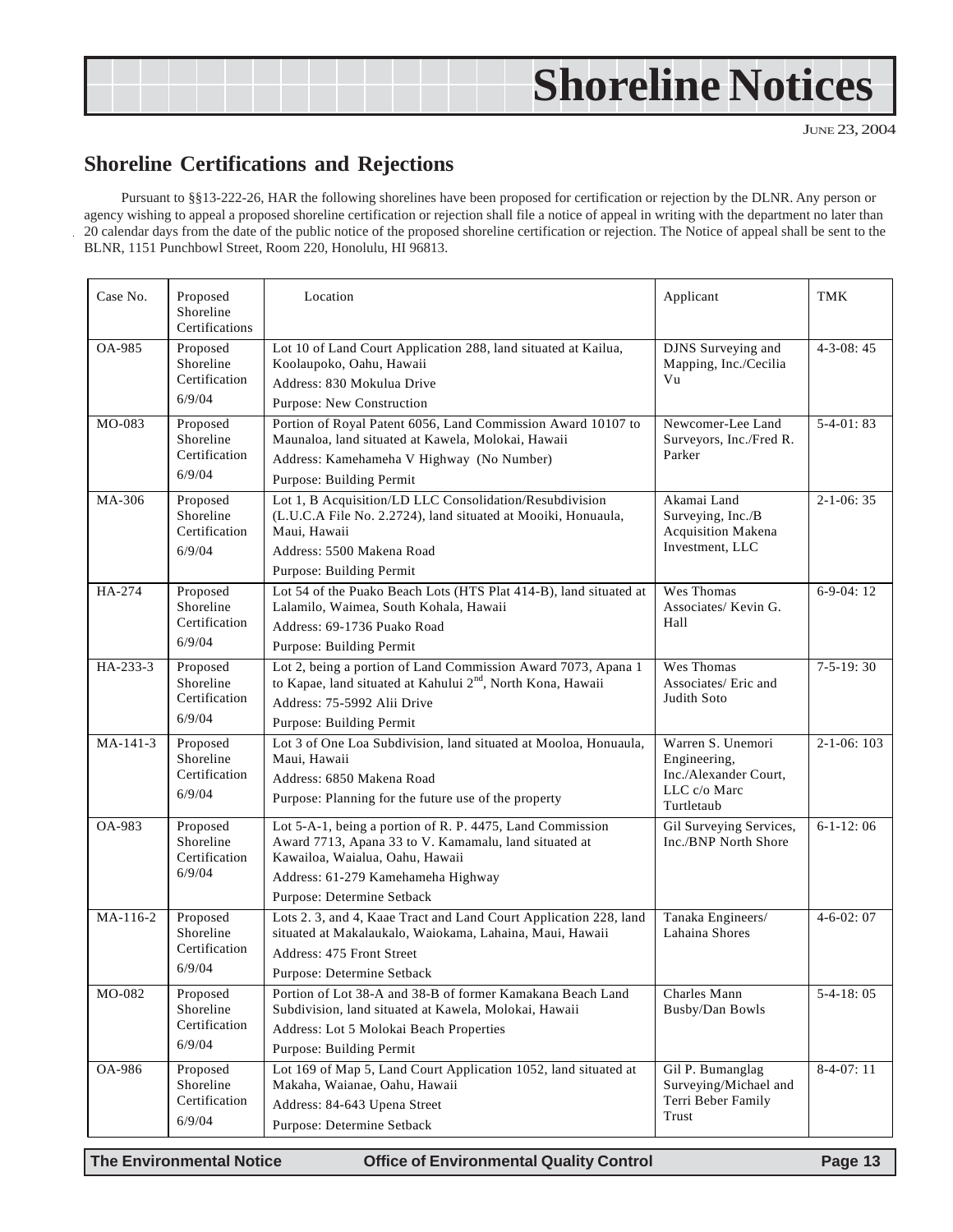# <span id="page-13-0"></span>**Land Use Commission Notices**

#### JUNE 23, 2004

#### **Ma'ili Hale Estate**

The LUC has received the following district boundary amendment petition filed, pursuant to Chapter 205, HRS:

| Docket No:         | A04-749                |
|--------------------|------------------------|
| <b>Petitioner:</b> | Aloha Noblehouse, Inc. |
| <b>Location:</b>   | Waianae, Oahu, Hawaii  |
| Acreage:           | 96.405 acres           |
| TMK:               | $8 - 7 - 06:2$         |
| <b>Request:</b>    | Conservation to Urban  |
| Date Filed:        | June 1, 2004           |

If you would like further detailed information on this matter, please contact:

State Land Use Commission

Location Address Leiopapa A Kamehameha Building (State Office Tower) 235 S. Beretania Street, Room 406 Honolulu, Hawaii 96813

Mailing Address P.O. Box 2359 Honolulu, Hawaii 96804-2359

Phone: 587-3822

# **Coastal Zone News**

#### **Federal Consistency Reviews**

The Hawai'i Coastal Zone Management (CZM) Program has received the following federal actions to review for consistency with the CZM objectives and policies in Chapter 205A, Hawai'i Revised Statutes. This public notice is being provided in accordance with section 306(d)(14) of the National Coastal Zone Management Act of 1972, as amended. For general information about CZM federal consistency please call John Nakagawa with the Hawai'i CZM Program at 587-2878. For neighboring islands use the following toll free numbers: Lana'i & Moloka'i: 468-4644 x 72878, Kaua'i: 274-3141 x 72878, Maui: 984-2400 x 72878 or Hawai'i: 974-4000 x 72878. For specific information or questions about an action listed below please contact the CZM staff person identified for each action. Federally mandated deadlines require that comments be received by the date specified for each CZM consistency review and can be mailed to: Office of Planning, Dept. of Business, Economic Development and Tourism, P.O. Box 2359, Honolulu, Hawai'i 96804. Or, fax comments to the Hawai'i CZM Program at 587-2899.

## **(1) Modify Existing Road Crossing of Unnamed Drainage Channel, Ke'ehi Industrial Lots, O'ahu**

| Applicant:              | State of Hawai'i Department of Transportation |
|-------------------------|-----------------------------------------------|
| <b>Consultant:</b>      | Elaine Tamaye, EKNA Services, 591-8553, x 204 |
| <b>Federal Action:</b>  | Department of the Army Permit (200400332)     |
| <b>Federal Agency:</b>  | U.S. Army Corps of Engineers                  |
| <b>Location:</b>        | Ke'ehi Industrial Lots, Honolulu              |
| TMK:                    | $1 - 2 - 23:29$                               |
| <b>CZM</b> Contact:     | John Nakagawa, 587-2878                       |
| <b>Proposed Action:</b> |                                               |

Modify an existing road crossing of an unnamed tidal drainage channel located within the DOT Ke'ehi Industrial Lots subdivision. The project involves excavating and removing an existing 30-inch culvert and installing two concrete box culverts. New concrete headwalls and grouted riprap would be constructed immediately upstream and downstream of the new culverts, and a new concrete roadway would be constructed over the culverts. **Comments Due**: July 7, 2004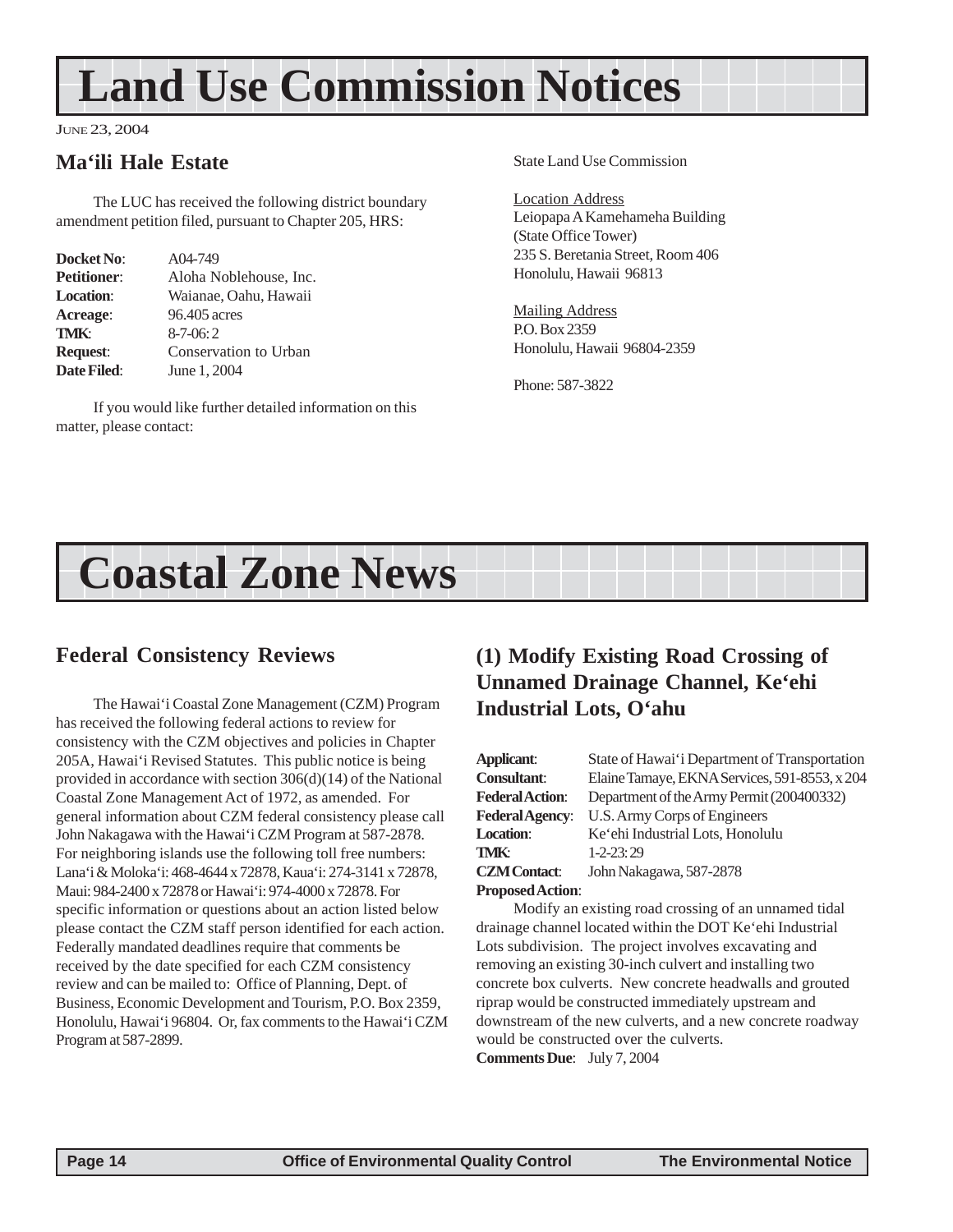# **Coastal Zone News**

JUNE 23, 2004

### <span id="page-14-0"></span>**Special Management Area (SMA) Minor Permits**

Pursuant to Hawai'i Revised Statute (HRS) 205A-30, the following is a list of SMA Minor permits that have been approved or are pending by the respective county/state agency. For more information about any of the listed permits, please contact the appropriate county/state Planning Department. City & County of Honolulu (523-4131); Hawai'i County (961-8288); Kaua'i County (241-6677); Maui County (270-7735); Kaka'ako Special Design District (587-2878).

| <b>Location (TMK)</b>                                  | <b>Description (File No.)</b>                        | <b>Applicant/Agent</b>      |
|--------------------------------------------------------|------------------------------------------------------|-----------------------------|
| Hawaii: Hilo (2-2-30-17)                               | After the fact land clearing (SMM 159)               | Waiakea LG Project, LP      |
| Kauai: Hanalei (5-4-5-55)                              | Driveway grading & gravel placement (SMA(M)-2004-26) | Randall Osakoda/Ron Wagner  |
| Kauai: Hanalei (5-5-9-13)                              | Bed &breakfast in existing residence (SMA(M)2004-27) | Yuichi & Kelly Sato         |
| Maui: Kihei (3-9-3-69)                                 | Single family dwelling (SM2 20040054)                | Cajudoy, Ericson            |
| Maui: Kihei (3-9-11-52)                                | Detached accessory dwelling (SM2 20040055)           | Gomes, Roxanne              |
| Maui: Kihei (3-8-77-9)                                 | Sueda store repairs (SM2 20040056)                   | Sueda, Lloyd T.             |
| Maui: Lahaina (4-3-14-36)                              | Dwelling addition (SMX 20040350) Pending             | Ravida, Sherwin             |
| Maui: Lahaina (4-5-5-11)                               | Interior renovations (SMX 20040351) Pending          | The Joslin Group            |
| Maui: Lahaina (4-5-11-4)                               | Interior demolition (SMX 20040352) Pending           | Mitch Kysar Construction    |
| Maui: Lahaina (4-7-1-17)                               | ADA accessible sidewalk (SMX 20040353) Pending       | County Dept of Parks & Rec  |
| Maui: Kihei (2-2-24-21)                                | Interior improvements (SMX 20040354) Pending         | <b>Island Design Center</b> |
| Maui: Kipahulu (1-6-3-3, 4-6,<br>$4-7, 4-8, 4-9, 4-10$ | Consolidation (SMX 20040357) pending                 | Gillespie Jr., Robert Miner |
| Maui: Haiku (2-9-7-62)                                 | Metal garage workshop (SMX 20040358) pending         | Gagne, Michael              |
| Maui: Lahaina (4-6-4-14)                               | Addition (SMX 20040359) Pending                      | Probst, Debra H.            |
| Maui: Lahaina (4-3-15-28)                              | Reconfigure front entry (SMX 20040362) Pending       | Howell Jr., Donald J.       |
| Maui: Lahaina (4-6-8-53)                               | Retail store (SMX 20040363) Pending                  | Escobar, Rafael             |
| Maui: Kihei (3-9-54-64)                                | Addition (SMX 20040364) Pending                      | Dizon, Honor/Cynthia        |
| Maui: Paia (3-8-2-111)                                 | Drill well (SMX 20040366) Pending                    | Kaplan, Robert              |
| Maui: Paia (3-8-2-114)                                 | Storage shed (SMX 200403667) Pending                 | Sandate, Ron                |
| Maui: Kahului (3-8-7-40)                               | Re-roof building (SMX 20040368) Pending              | Tamanaha, David S.          |
| Maui: Kihei (4-2-7-12)                                 | Swimming pool (SMX 20040369) Pending                 | Pool Pro Inc.               |
| Maui: Kihei (3-9-8-28)                                 | Alterations (SMX 20040370) pending                   | Joslin Group                |
| Maui: Wailea (2-1-25-43)                               | Dwelling garage & lanais (SMX 20040371) Pending      | Design Vision Architects    |
| Maui: Kihei (3-9-18-8)                                 | 3 lot subdivision (SMX 20040372) Pending             | Osterstock, Kern            |
| Maui: Huelo (2-9-11-27)                                | Water tank (SMX 20040373) Pending                    | Sanders, Dan                |
| Maui: Wailea (2-1-25-5)                                | Single family residence (SMX 20040375) Pending       | Tradewind Holdings LLC      |
| Maui: Wailea (2-1-8-112)                               | Water laterals (SMX 20040376) Pending                | Pacific Land and Homes LLC  |
| Maui: Haiku (2-9-7-57)                                 | Drill well casing (SMX 20040377) Pending             | The William Spence Company  |
| Maui: (4-6-9-40)                                       | Demolish garage (SMX 20040378) Pending               | Velez-Guerra, Jorge         |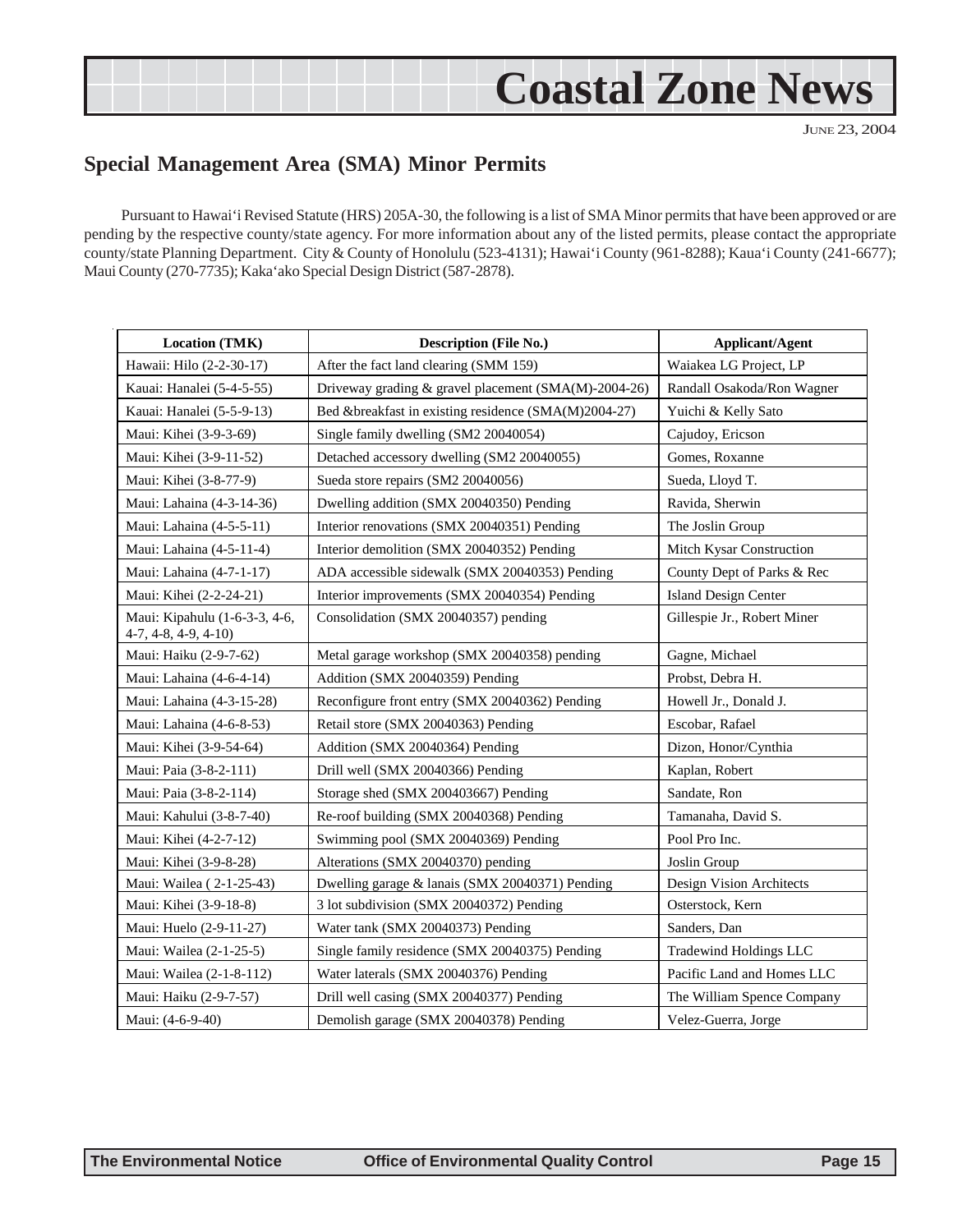# **Pollution Control Permit Applications**

JUNE 23, 2004

### **Department of Health Permits**

The following is a list of some pollution control permits currently being reviewed by the State Department of Health. For more information about any of the listed permits, please contact the appropriate branch or office of the Environmental Management Division at 919 Ala Moana Boulevard, Honolulu.

| <b>Branch</b><br>Permit Type                                      | Applicant & Permit<br>Number                                                             | Project Location                                                                                        | Pertinent<br>Date           | <b>Proposed Use</b>                                                                                                                                 |
|-------------------------------------------------------------------|------------------------------------------------------------------------------------------|---------------------------------------------------------------------------------------------------------|-----------------------------|-----------------------------------------------------------------------------------------------------------------------------------------------------|
| Clean Air Branch,<br>586-4200, Covered<br>Source Permit           | Hawaii Electric Light<br>Company, Inc.<br>CSP 0007-01-C<br>(Amendment)                   | Keahole Generating<br>Station, Keahole,<br>Hawaii                                                       | Issued:<br>5/28/04          | Two 20 MW Combustion<br><b>Turbine Generators, Units</b><br>CT-4 and CT-5, and Heat<br><b>Recovery Steam Generators</b><br>with 16 MW Steam Turbine |
| Clean Air Branch,<br>586-4200,<br><b>Covered Source</b><br>Permit | <b>Chevron Products</b><br>Company<br>CSP 0080-01-C<br>(Renewal)                         | 260 Aka-ula Road<br>(Road A & B),<br>Eleele, Kauai                                                      | Issued:<br>6/3/04           | Port Allen Marketing<br>Terminal                                                                                                                    |
| Clean Air Branch,<br>586-4200.<br>Noncovered Source<br>Permit     | Pioneer Hi-Bred<br>International, Inc.<br>NSP 0379-01-N<br>(Renewal and<br>Modification) | Waimea Research<br>Center, Kekaha,<br>Kauai                                                             | Issued:<br>6/4/04           | Five (5) Chamber Phosphine<br>Fumigator                                                                                                             |
| Clean Air Branch,<br>586-4200,<br>Noncovered Source<br>Permit     | Arcadis G&M, Inc.<br>NSP 0551-01-N                                                       | 432 Pacific Street,<br>Honolulu, Oahu                                                                   | Issued:<br>6/8/04           | Soil Vapor Extraction and<br><b>Treatment System</b>                                                                                                |
| Clean Air Branch,<br><b>Covered Source</b><br>Permit              | Maui Pineapple<br>Company, Ltd.<br>CSP 0249-02-C<br>(Renewal)                            | 120 Kane Street,<br>Kahului, Maui                                                                       | Comments<br>Due:<br>7/19/04 | Four (4) Diesel Engine<br>Generating Units and<br>Four (4) Steam Boilers                                                                            |
| Clean Air Branch,<br><b>Temporary Covered</b><br>Source Permit    | <b>Kiewit Pacific</b><br>Company<br>CSP 0026-04-CT<br>(Renewal)                          | Various Temporary<br>Sites, State of<br>Hawaii<br><b>Current Location:</b><br>Lanihau Quarry,<br>Hawaii | Comments<br>Due:<br>7/19/04 | 500 TPH Portable Stone<br>Quarrying and Processing<br>Plant with 1,000 kW Diesel<br><b>Engine Generator</b>                                         |
| Clean Air Branch,<br><b>Covered Source</b><br>Permit              | Tesoro Hawaii Corp.<br>CSP 0212-01-C<br>(Significant<br>Modification)                    | 91-325 Komohana<br>Street, Kapolei,<br>Oahu                                                             | Comments<br>Due:<br>7/19/04 | Modification for Package<br>Boiler SG1103 located at the<br>Petroleum Refinery                                                                      |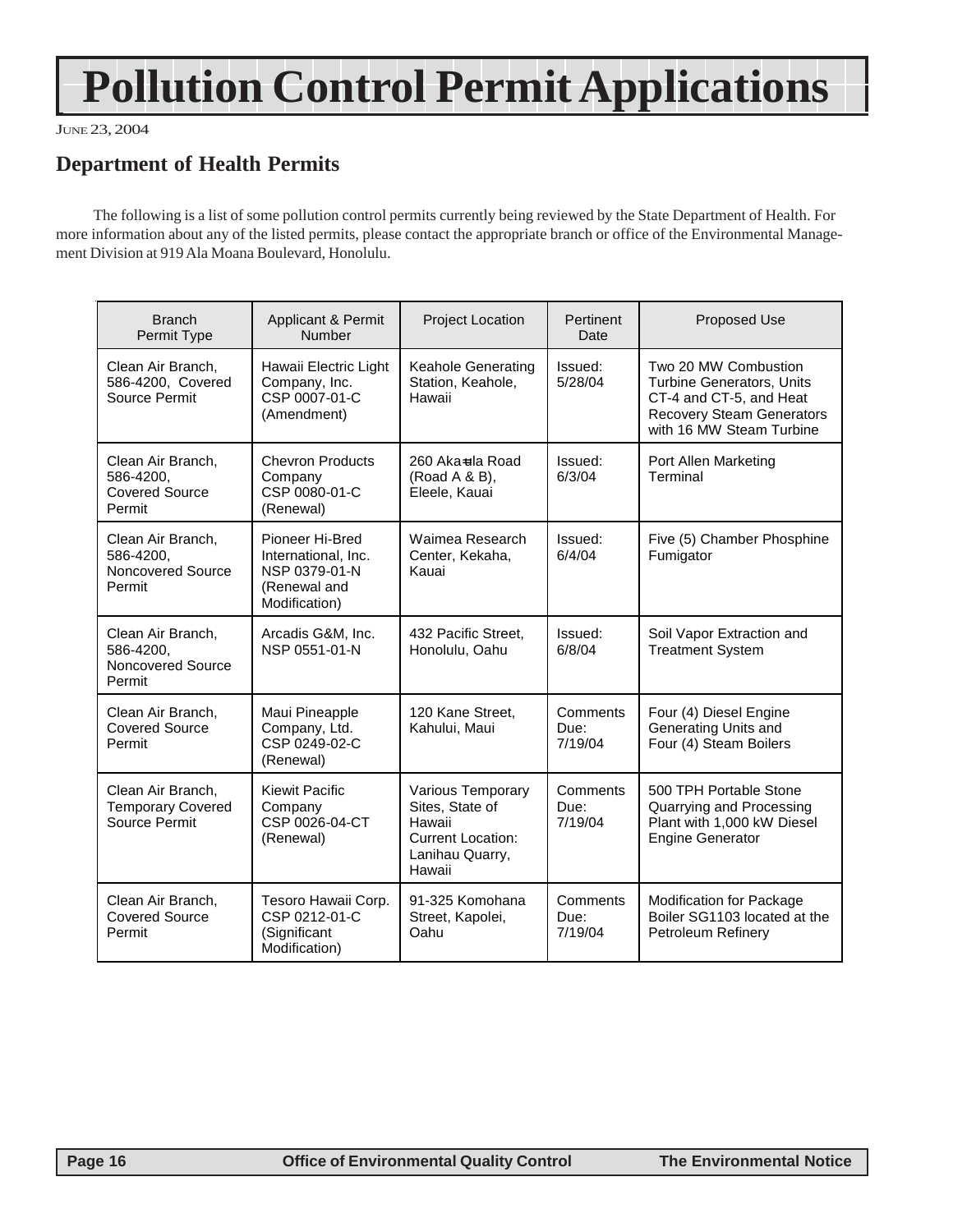# **Pollution Control Permit Applications**

JUNE 23, 2004

# **Department of Health Permits (continued)**

| Branch/Permit Type                                        | Applicant & Application     | <b>Facility Location</b>  | <b>Pertinent Date</b> | Proposed Use                 |
|-----------------------------------------------------------|-----------------------------|---------------------------|-----------------------|------------------------------|
|                                                           | Number                      |                           |                       |                              |
|                                                           |                             |                           | 5/6/04                | Recycling Convinience Center |
| (SHWB) Solid Waste Management Garden Isle Disposal, Inc., | CC-0068-04                  | 04-1543 Kuhio Hwy.,       |                       |                              |
| Permit-by-Rule (New)                                      |                             | Kapaa                     | (Received)            |                              |
| (SHWB) Solid Waste Management Garden Isle Disposal, Inc., |                             | 02-3687 Kaumualii Hwy.,   | 5/6/04                | Recycling Convinience Center |
| Permit-by-Rule (New)                                      | CC-0069-04                  | Lawai                     | (Received)            |                              |
| (SHWB) Solid Waste Management Unitek Insulation, Inc.,    |                             | 2889 Mokumoa St.,         | 5/11/04               | Household Hazardous Waste    |
| Permit-by-Rule (New)                                      | CC-0070-04                  | Honolulu                  | (Received)            | Collection/Storage Facility  |
| (SHWB) Solid Waste Management                             | Reynolds Recycling -        | 5763 Kawaihau Rd., Kapaa  | 5/17/04               | Recycling Convinience Center |
| Permit-by-Rule (New)                                      | Kapahi Recycling Center,    |                           | (Received)            |                              |
|                                                           | CC-0071-04                  |                           |                       |                              |
| (SHWB) Solid Waste Management                             | Pacific Commercial Service. | 5 Sand Island Access Rd., | 5/19/04               | Computer and Fluorescent     |
| Permit-by-Rule (New)                                      | LLC, RY-0072-04             | Bldg. 910, Honolulu       | (Received)            | <b>Bulb Recycling</b>        |
| (SHWB) Solid Waste Management BOC/Gaspro, Kauai           |                             | 3990-C Rice St., Lihue    | 5/24/2004             | Propane Cylinder Recycling   |
| Permit-by-Rule (New)                                      | Branch, RY-0073-04          |                           |                       |                              |
|                                                           |                             |                           |                       |                              |
| (SHWB) Solid Waste Management R.H.S. Lee - Royal Kunia,   |                             | Royal Kunia, Oahu         | 5/10/04               | Concrete Recycling           |
| Permit-by-Rule (Renew)                                    | RY-0074-04                  |                           | (Received)            |                              |
|                                                           |                             |                           |                       |                              |
| (SHWB) Solid Waste Management Phillips Services Corp.,    |                             | 1062 Kikowaena Pl.,       | 6/9/04                | Petroleum Contaminated Soil  |
| Permit (New)                                              | TR-0075-04                  | Honolulu                  | (Received)            | Transport                    |
| (SHWB) Solid Waste Management Reynolds Recycling, Inc.,   |                             | 1-3529 Kaumualii Hwy.,    | 6/8/04                | Recycling Convinience Center |
| Permit-by-Rule (New)                                      | CC-0076-04                  | Hanapepe, HI              | (Received)            |                              |
|                                                           |                             |                           |                       |                              |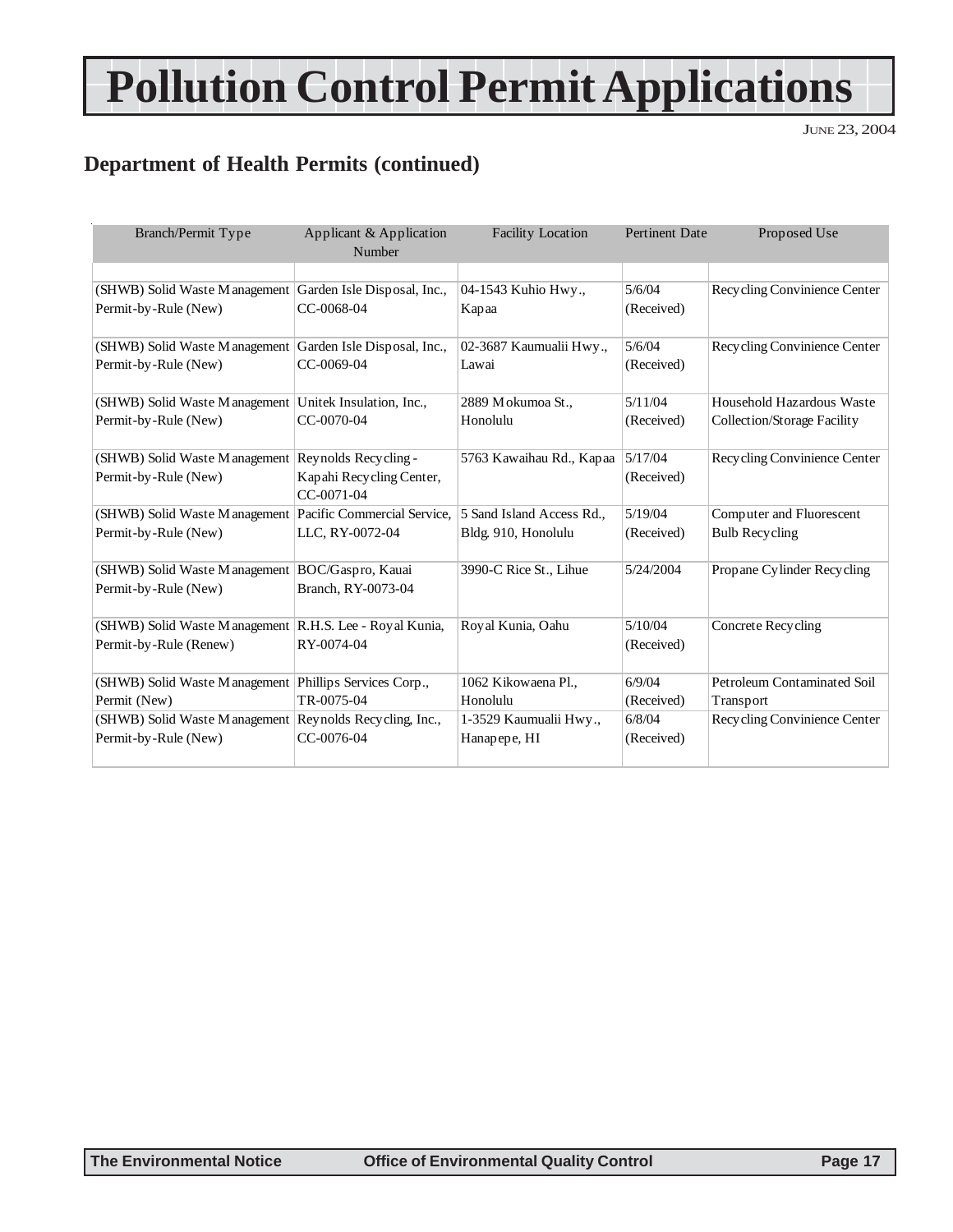# <span id="page-17-0"></span>**Federal Notices**

JUNE 23, 2004

# **Federal Aviation Administration Environmental Policies and Procedures, Docket No. 29797; FAA Order 1050.1E**

The Federal Aviation Administration (FAA) has revised its procedures for implementing the National Environmental Policy Act by replacing Order 1050.1D, Policies and Procedures for Considering Environmental Impacts, with Order 1050.1E Environmental Impact: Policies and Procedures. The revisions include: consolidating the FAA categorical exclusions in the appendixes to Order 1050.1D into the body of the order (including those in Order 5050.4A); adding new and modified categorical exclusions; incorporating new procedures for preparing environmental documents; consolidating Order 1050.1D appendixes, which describe procedures for each program office, into the body of the order; and adding new appendixes, such as on third-party contracting. Revisions incorporated into Order 1050.1E are consistent with FAA efforts to streamline the NEPA process that were announced by the Administrator in January 2001. Order 1050.1E also includes an appendix covering the environmental stewardship and streamlining provisions in "*Vision 100—Century of Aviation Reauthorization Act*." This notice also provides the public with information on how to access Order 1050.1E on the Web site of the FAA's Office of Environment and Energy. Order 1050.1E was effective June 8, 2004. Mr. Matthew McMillen, Environment, Energy, and Employee Safety Division (AEE-200), Office of Environment and Energy, FAA, 800 Independence Avenue, SW., Washington, DC 20591; telephone (202) 493-4018 (see, 69 F.R. 33777, June 16, 2004).

### **Ala Wai Canal Project**

[**Editor's note**: *There will be a joint NEPA-State EIS Public Scoping Meeting on June 29, 2004, from 6:30 P.M. until 9:30 P.M. at the Hawaii Convention Center, 1801 Kalakaua Avenue, see page 7 for more information*]. Pursuant to the National Environmental Policy Act (NEPA), the U.S. Army Corps of Engineers and the State of Hawai'i Department of Land and Natural Resources will prepare an Environmental Impact Statement (EIS) for the alternatives and potential impacts associated with the Ala Wai Canal Project Feasibility Study. This effort could result in a multi-purpose project being proposed under Section 209 of the Flood Control Act of 1962 (Pub. L. 87-874) and will incorporate both flood hazard reduction and ecosystem restoration components into a single, comprehensive strategy. In order to be considered in the draft EIS (DEIS), comments and suggestions should be received no later than July 14, 2004. The 11,069 acre Ala Wai watershed is located in the southern portion of the island of O'ahu and includes the sub-watersheds of Makiki,

Manoa, Palolo, and Waikiki. Approximately 1,746 structures exist within the designated 100-year flood plain. The proposals being investigated incorporate both flood hazard reduction and ecosystem restoration into a single, comprehensive strategy. The Ala Wai Canal watershed is highly urbanized and characterized by significant environmental degradation, including heavy sedimentation, poor water quality, lack of habitat for native species, and a prevalence of alien species. additionally, there exists a high potential for massive flood damage to the densely populated and economically critical area of Waikiki and the adjacent neighborhoods of McCully and Mo'ili'ili. The EIS and the Feasibility Study for the Ala Wai Canal Project will be conducted concurrently. The EIS will evaluate potential impacts to the natural, physical, and human environment as a result of implementing any of the proposed flood hazard reduction and ecosystem restoration alternatives arising during the study. Goals of the Ala Wai Canal Feasibility Study are to identify alternatives that will (1) Protect Waikiki and the surrounding areas from the 100-year flood event, (2) improve the migratory pathway for native amphidromous species, (3) reduce sediment buildup in the streams and Ala Wai Canal, and (4) enhance the physical quality of existing aquatic habitat for native species. Anticipated significant issues identified to date and to be addressed in the EIS include: (1) Impacts on flood control, (2) impacts on stream hydraulics, (3) impacts on fish and wildlife resources and habitats, (4) impacts on recreation and recreation facilities, and (5) other impacts identified by the Public, agencies, or USACE studies. Evaluation of the flood hazard reduction alternatives will take into account a cost-benefit analysis and minimization of impacts to social resources, aesthetics, recreation, historic and cultural resources, and native species habitat. Evaluation of the ecosystem restoration alternatives will be based on the area of habitat they create, improve, or provide access to, as well as their ability to complement flood hazard reduction measures and minimize adverse impacts to social, economic, cultural, historic, and recreational resources. A public scoping meeting will be held in the summer of 2004. The date and time of this meeting will be announced in general media and will be at a time and location convenient to the public. Interested parties are encouraged to express their views during the scoping process and throughout the development of the alternatives and the EIS. To be most helpful, comments should clearly describe specific environmental topics or issues which the commenter believes the document should address. The DEIS is anticipated to be available for public review in early 2005, subject to the receipt of federal funding.

Send written comments to U.S. Army Corps of Engineers, Honolulu District, ATTN: Mr. Derek Chow, Senior Project Manager, Civil and Public Works Branch (CEPOH-PP-C), Rm 312, Bldg 230, Fort Shafter, Hawai'i 96858-5440. Questions or comments concerning the proposed action should be addressed to Mr. Derek Chow, Project Manager, U.S. Army Corps of Engineers, Honolulu District, Civil Works Branch, Building 230, Fort Shafter, Hawai'i 96858-5440, telephone (808) 438-7019, electronic mail: